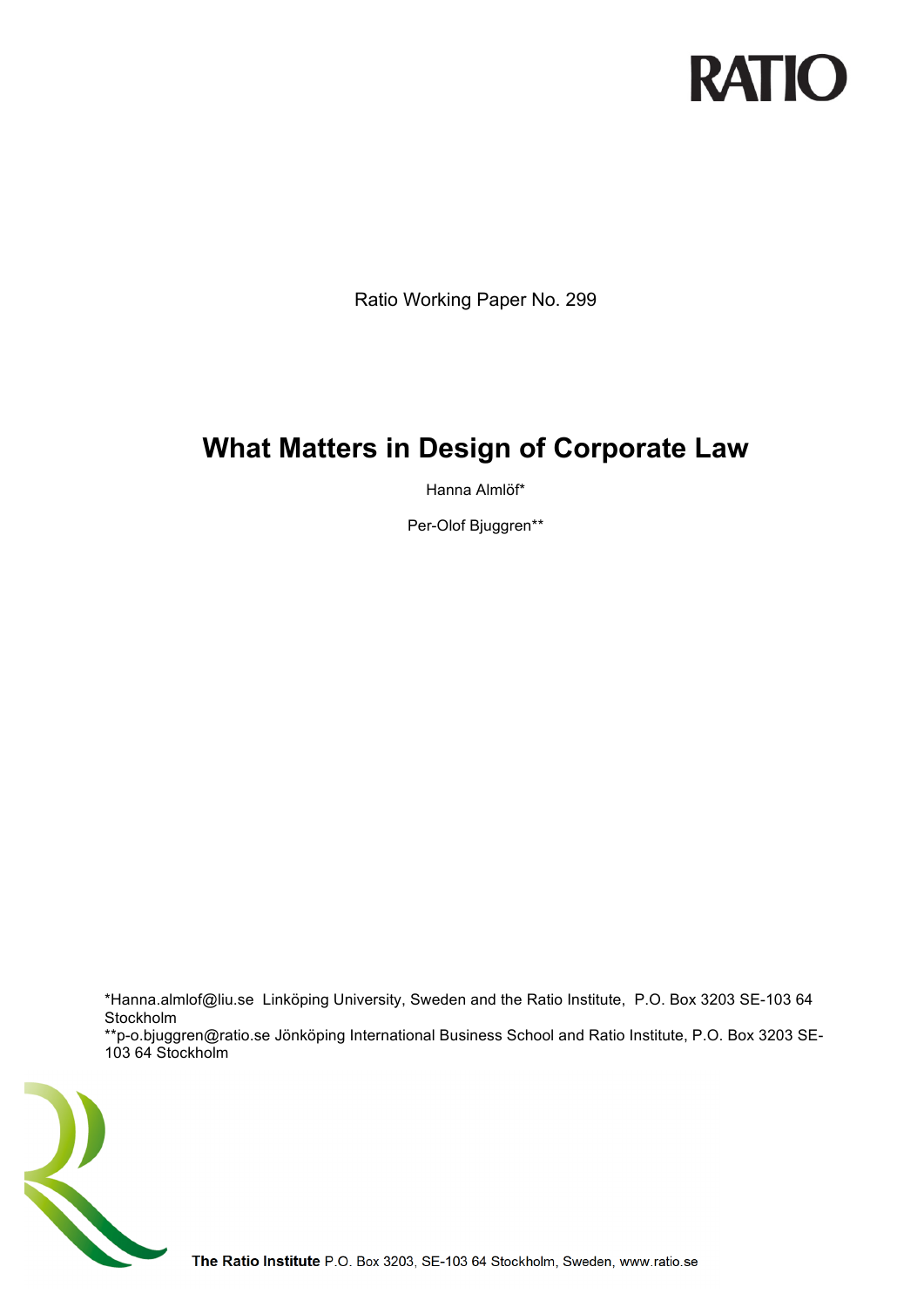# **What Matters in Design of Corporate Law**

Hanna Almlöf LL.D. Senior Lecturer in Company Law Linköping University, Sweden. Research fellow at Ratio Institute, Stockholm Campus Valla, IEI SE-581 83 Linköping Hanna.almlof@liu.se +46 13 282430 ORCID 0000-0002-8012-2635

Per-Olof Bjuggren\* Professor Emeritus in Economics Jönköping International Business School and Ratio Institute, Stockholm. P.O. Box 3203 SE-103 64 Stockholm p-o.bjuggren@ratio.se ORCID 0000-0002-0519-2617

#### **Abstract**

For the corporate business model to be successful, it is important to align the interests of those who control and finance the firm. Corporate law has here an important task to fulfill. It offers a legal framework that can facilitate for parties to conclude mutually preferable agreements at low transaction costs. The purpose of the paper is to show how to design corporate law to fulfill this task. A two-dimension model that simultaneously considers both regulation intensity and the level of default of the corporate law is presented. Earlier literature treats these dimensions separately. By adding a transaction cost perspective to our model, we assess different regulatory techniques and examine how legislation can help corporations by offering a standard contract that lowers transaction costs of contracting. This can be achieved through a legislation that covers most contingencies and take the heterogeneity of firms into consideration. Furthermore, default rules or standards of opt-out character should be combined with other regulatory techniques with lower transaction costs such as opt-in alternatives and menus.

#### **JEL classification:** D23, G32, G38, K22.

**Keywords:** Corporate law, regulation, contracts, transaction costs

\*Corresponding author. Acknowledgements: An earlier version of this paper was presented at the 9th Annual Nordic Corporate Governance Network Workshop in Reykjavik. Financial support from the Vinnova project "Financing of Innovation" is gratefully acknowledged. Furthermore, we are especially thankful for valuable comments provided by Jesper Lau Hansen, University of Copenhagen and Kristinn Már Reynisson, Reykjavik University.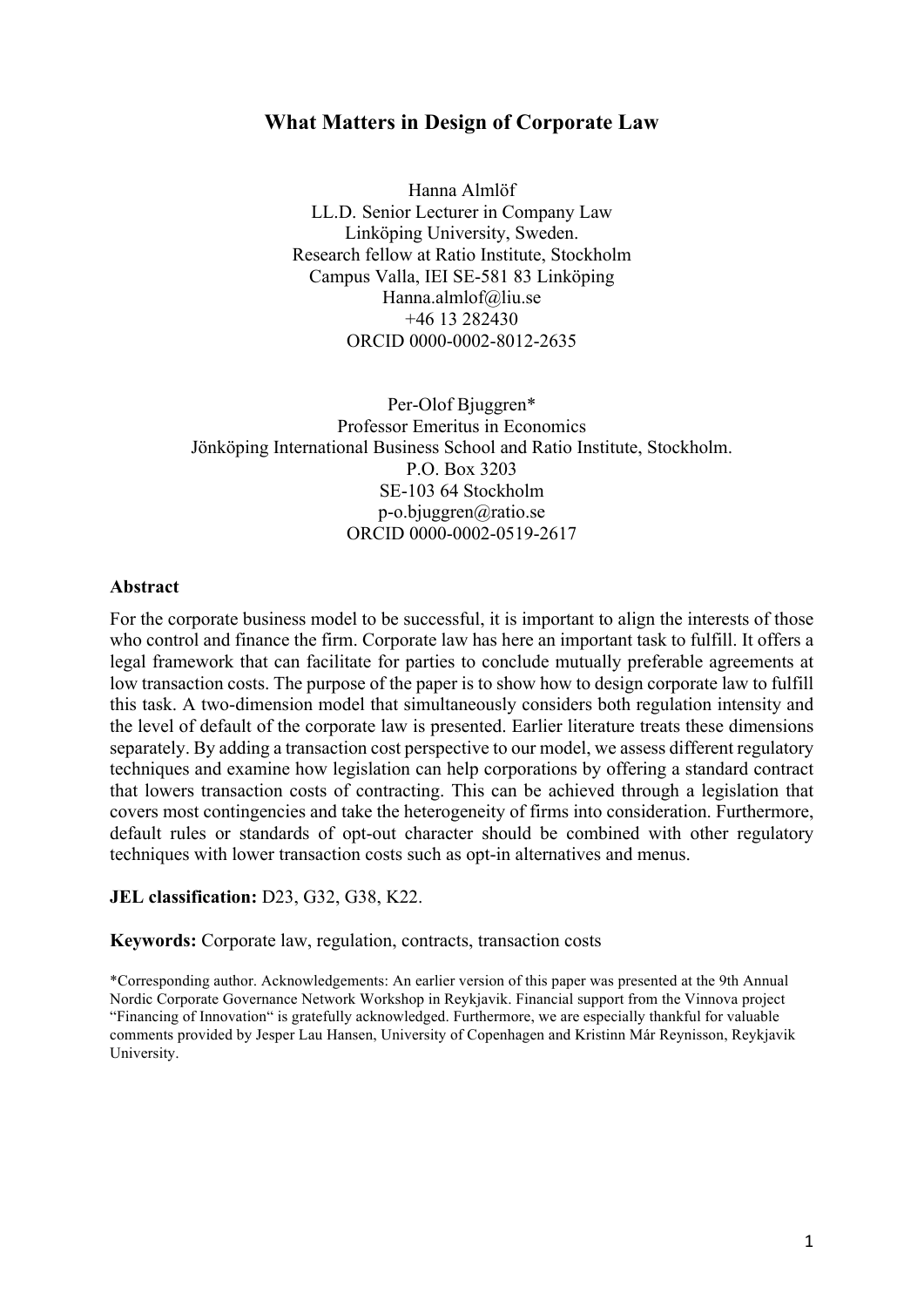#### **1. Introduction**

Corporate law matters for economic efficiency and growth (Cooter and Schäfer, 2012). Consequently, the design of corporate law is important. We present a two-dimension model that makes it possible to analyze and characterize corporate law with respect to the level of regulation intensity and the level of default. This model works as an analytic tool that can guide lawmakers in the choice between regulatory techniques such as the choice between rules or standards and between mandatory or default regulation. <sup>1</sup>The model thereby visualizes alternative regulatory techniques and allows for comparison of different legal solutions. It also serves as an analytic tool for policy changes as it eases the understanding of how transaction costs affect the effectiveness of the different techniques and how regulatory techniques can be used to match the needs of different types of corporations, e.g. public corporations, closely held businesses and family firms. (To our knowledge this has not been done before.) We believe that legal research fulfills an important role in addressing these issues and encourage more research on conceptual, empirical and/or comparative aspects of regulatory design, which result in conclusions that can assist lawmakers in the choice of regulatory techniques.

In the analysis, the concept transaction costs will be used. This is a concept that has to be clarified in order to have any analytical meaning. We use it for the costs of social productive interaction. Referring to Adam Smith people with differing competencies and access to resources must interact in order for nations to be wealthy. Social productive interaction promotes economic growth and welfare. We define social productive interaction as transactions. There are barriers of different kinds that have to be overcome in order for welfare increasing transactions to take place. These barriers can be considered as costs of transactions. Sometimes the costs are considered as insurmountable and potentially welfareincreasing transactions do not take place. To overly simplify the concept, there are costs of contacting, contracting and controlling (three c:s) associate with arranging for productive interactions (See e.g. Coase 1937). Acquiring information about transaction partners, bargaining about contract terms (determining the conditions for the productive interaction), policing, and enforcing (controlling) agreements are costly activities in all transactions.

 $<sup>1</sup>$  In this paper, we define regulation as a binding standard set by a public regulator for intentional intervention of</sup> economic activities of private actors(Koop and Lodge 2015), with special attention to which extent the regulation gives room for private contractual agreements.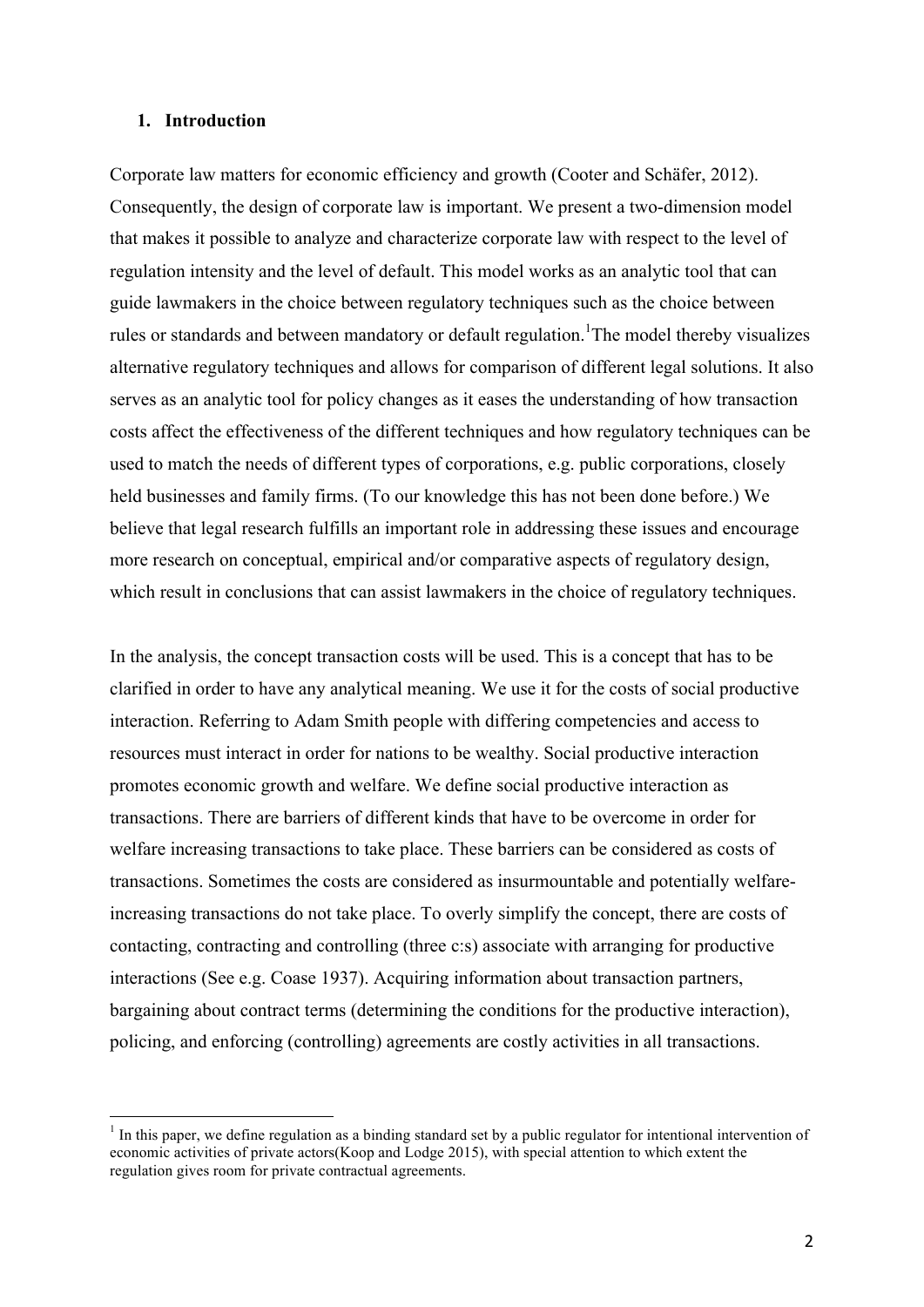Policing and enforcing are associated with the extent to which transaction partners trust each other.

Law has an important function to fulfill in order for welfare increasing transactions to take place. In Cooter and Schäfer (2012) property law, contract law and corporate law are listed as the most important legal drivers of welfare and economic growth. The design of corporate law matters for how well corporations succeed to make the interests of entrepreneurs and investors converge. It also matters for how attractive it is to start a corporation in the first place. In order for corporate law to be attractive one has to consider transaction costs of contract solutions that align interests and are adaptable to different and changing circumstances. Especially through the life cycle of a firm, from startup to a large publicly listed company, the preferences and need for control, ownership and protection of stakeholders are likely to differ. We will take a closer look into how the design of corporate law can lower the costs for accomplishing this (i.e. aligning interests and being adaptable to different and changing circumstances).

In the literature, at least two main topics on the design can be identified. The first is how detailed corporate issues should be regulated in legal statues and to what extent it instead should be left for the parties to regulate by contract. Within this topic, questions such as the usage of rules versus standards and non-regulation are discussed. We call this dimension of corporate law design the level of regulation intensity. The second main topic found in the literature is what we call the level of default, i.e. whether legal rules should be mandatory or non-mandatory and the usage of different default techniques such as opt-in and opt-out regulation. What is new in this paper is that these two dimensions are combined and integrated in one model of corporate law design. Earlier literature treats the dimensions separately.

Ehrlich and Posner (1974) analyze rule making. They claim that it is fruitful to apply a specificity-generality continuum, in contrast to a "dichotomy between 'rules' and 'standards". We will apply a similar analysis to rule making, but in combination with a consideration to the default character of a legal norm. Hence, in the analysis of level of default we envision, just like Ehrlich and Posner (1974) did, a continuum, instead of a dichotomy, between default and mandatory rules.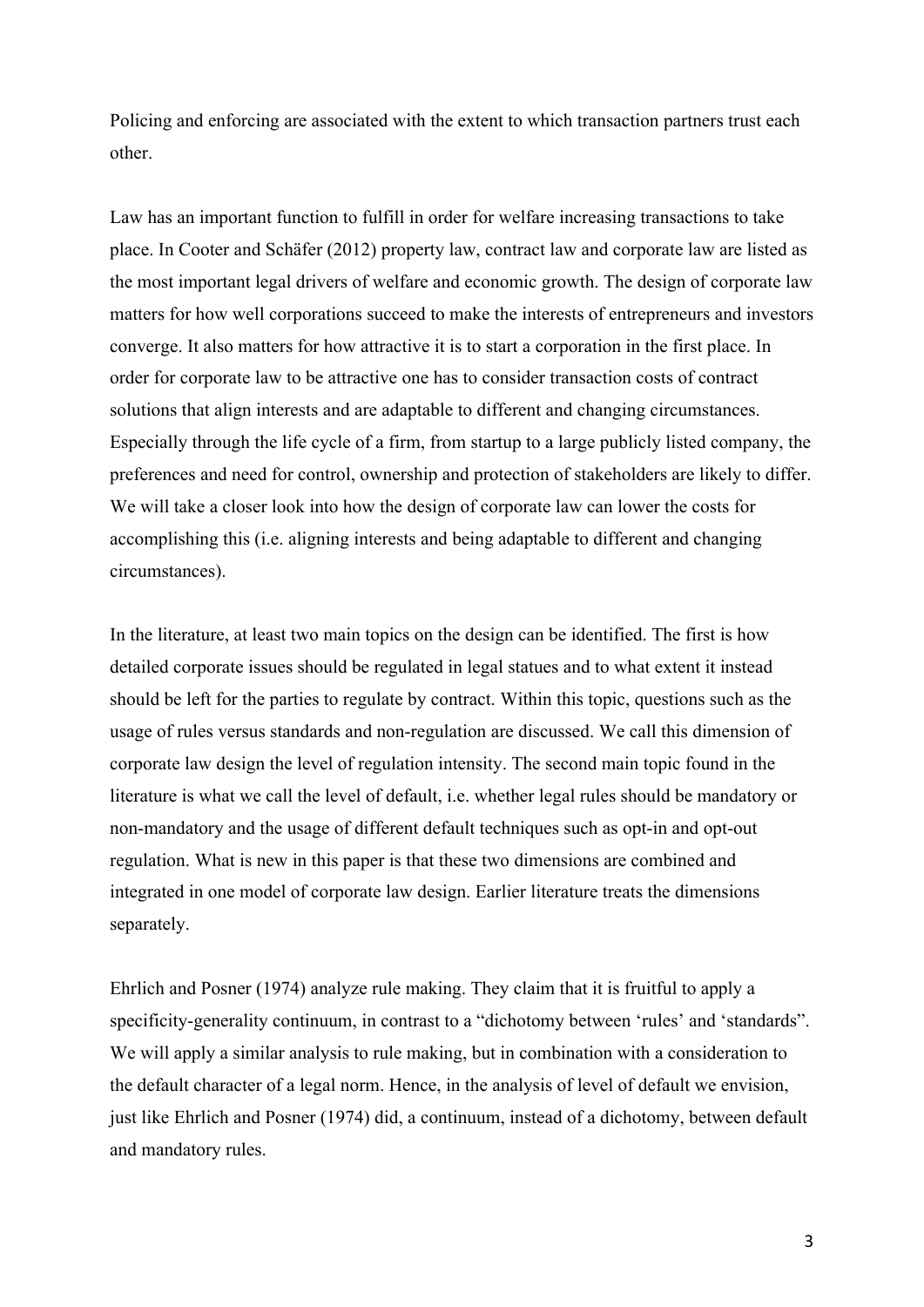The two-dimension approach works as a tool to analyze and characterize corporate law and to make statements to which extent corporate law design suits the purposes of different groups of corporations, e.g. listed versus unlisted firm, family firms versus non-family firms, closely held versus public corporations, startups versus older firms, firms of different sizes etc. The model can be applied on corporate law in general, but also on specific sections of corporate law, such as the regulation on capital requirements, the transferability of shares or the regulation on directors' liability. Hence, the model is also valuable for comparative studies where solutions in different states are compared, not only based on their legal content, but also in the regulatory techniques used.

We find that literature supports a corporate law design with high level of both default and regulation intensity. To fulfil this, the legislator should be ambitious in designing corporate law as a standard contract to fit the needs of the vast majority of corporations. In most states, such firms are closely held. To succeed in the accurate level of defaults the legislator cannot only equip the law with opt-out regulation. Such rules are in many cases associated with too high transaction costs for the parties to effectively derogate from them. For different economic and psychological reasons, parties tend to stick with opt-out rules even if they are suboptimal. Instead, the legislator should aim to lower the costs of contracting by also using opt-ins and menus. In addition, the legislator must acknowledge costs of so-called altering rules and aim to lower also such costs, especially by highlighting and not hiding the default character of legal norms.

The paper will be organized in sections as follows: After this introduction follows a presentation of the double trust problem, the corporation as a nexus for contracts and the corporate law as a standard contract. In section three, we present our two-dimension model discussing the default and regulation intensity aspects of corporate law and how economic efficiency/growth and transaction costs are affected hereby. A special section is thereafter devoted to a Swedish case where we illustrate how the model can be applied and enrich an analysis of corporate regulation. Summary, comments and discussion ends the paper.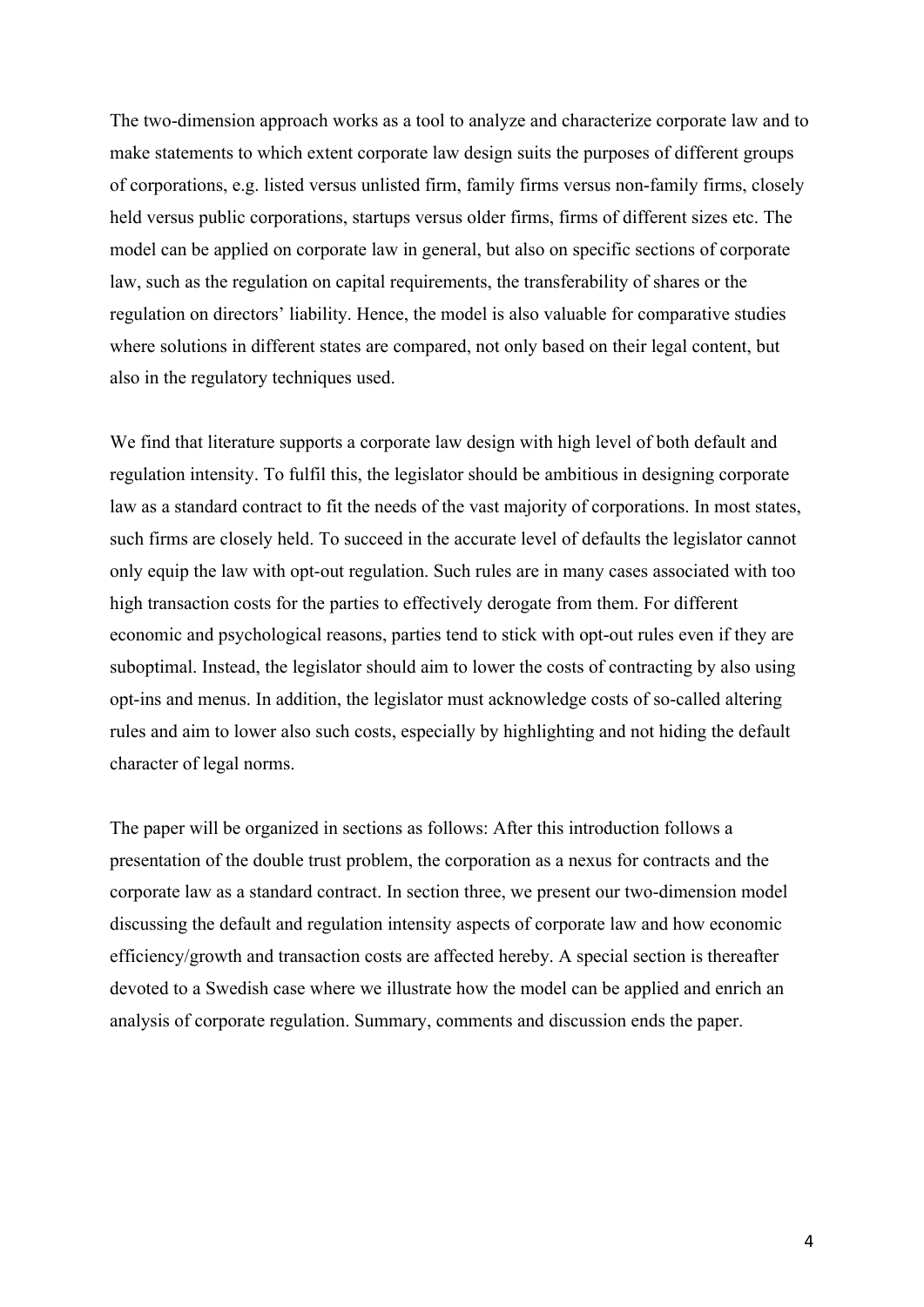## **2. Law, transaction costs and the corporation**

#### **2.1 The trust problem**

In the introduction, we mentioned that law has an important function to reduce differences in incentives of entrepreneurs and investors to help overcoming trust problems and lowering transaction costs in the economy. People in contractual relations often have conflicting incentives and people are from time to time opportunistic. In order to take advantage of the benefits of specialization it is necessary to harmonize incentives. Laws and contractual safeguards serves as bridges that harmonize divergent incentives. Asymmetric information and bounded rationality are at the roots of the problem. Use of safeguards are unique in every transaction but the law is a public good in form of a social infrastructure that can be at low or no cost used by everyone. It serves as economizing on transaction costs. How low the transaction costs are will depend on how the law is formulated.

Cooter and Schäfer (2012) show with a broad painted brush how law in form of property rights law, contract law and company law can overcome these problems. They focus on financing of innovation and promotion of economic development and welfare around the world. We use a similar framework but goes beyond their work by looking more in detail how transaction costs can be reduced in corporate law to help parties to trust each other. Williamson's assumptions that people are opportunistic, bounded rational and have incomplete information are used (see Williamson 1985 etc.).<sup>2</sup> These are factors that give rise to high transaction costs.

The corporate law can provide solutions to trust problems in the relations between the financiers and the corporate firm as well as with other contracting partners. The extent to which the law solve such problems matters for the attractiveness to become an entrepreneur, start a business, to obtain financing and the growth of the firms. In other words, it matters for economic growth (as described by Cooter and Schäfer). In a corporation with dispersed ownership, the minority needs safeguards so they can trust dominant owners. Owners in turn need to trust the executive management and, as suggested by the law, a board can serve as safeguard for trust in the relationship between management and shareholders. However, the means to overcome trust problems between shareholders and between shareholders and management differ for different

<sup>&</sup>lt;sup>2</sup> Bounded rationality means that capacity of human beings to formulate and solve complex problems is limited. By opportunism is meant that human beings cannot always be relied upon to candidly reveal all information pertinent to a transaction. From time to time people will try to take advantage of such information asymmetries to exploit a situation to their own advantage at the expense of the other contracting party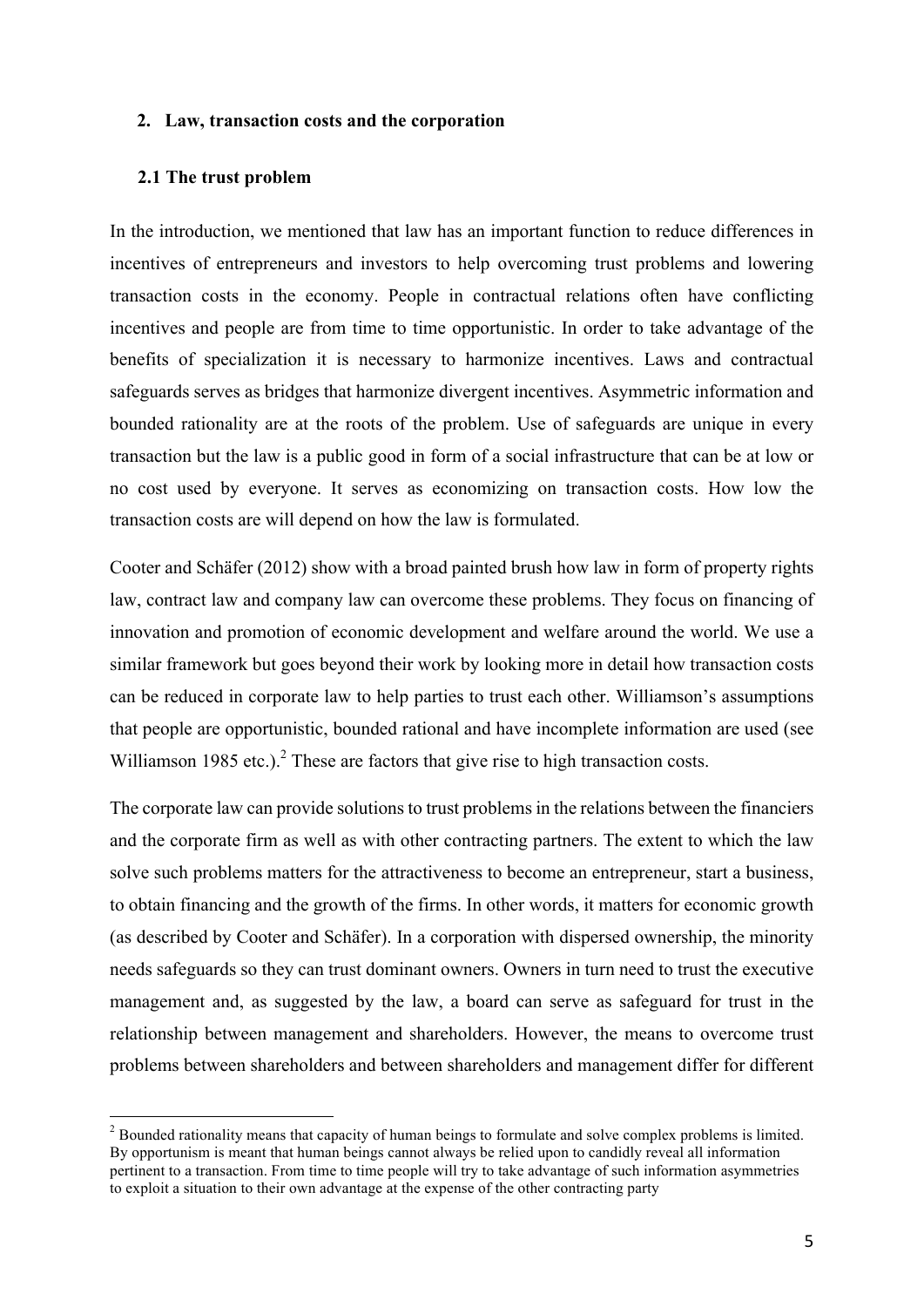firms. Small firms differ from large firms, listed from unlisted firms, family firms from nonfamily firms.

# **2.2 Nexus for contracts**

Armour, et al. (2009) consider the legal personality be the most important characteristic of the corporate form of business. By being a legal person the assets of the corporation are shielded from the owner's personal creditors. This is utterly important for the firm's contracting partners as it makes it easier for them to estimate how likely it is that their claims on the firm will be honored.

Jensen and Meckling (1976) depict the firm as a nexus of contracts. Inspired by Armour, et al. (2009) we change it to a nexus *for* contracts.<sup>3</sup> Our focus is on firms that have adopted the corporate form of business. As a corporation is a legal entity, it can, just like a physical person, enter into binding agreements (contracts) with other physical and legal persons. From this perspective, the corporate form of firm can be seen as a "nexus *for* contracts" that coordinates financial investors, suppliers of intermediate goods, services and labor as well as customers in the production of goods and services. In other words, the firm is a central contracting party in a web of contractual relations.

To view of the corporation as a nexus for contracts helps to understand that the role of the legislation, besides to grant the firm legal personality etc., is to assist and ease the contractual relations between different interests in the contractual web. Corporate law regulates some of these relations, others by e.g. securities regulation (relations to investors), sales law and consumer law (sale contracts with the firm either as a buyer or a seller), labor law (employment contracts) and tort law (legal claims for non-contractual damages). In this study, the relations between owners and managers and among shareholders are in focus.

The seminal article by Jensen and Meckling (1976) gave rise to a new field of research called agency theory. It depicts a principal-agent relationship between shareholders and management in corporations where there is a division between shares ownership and management control (i.e. a separation of ownership and control). The shareholders are considered as principals

<sup>&</sup>lt;sup>3</sup> Their motivation is that the corporation is "the common counterparty in numerous contracts with suppliers, employees, and customers, coordinating the actions of these multiple persons through exercise of its contractual rights" (Armour et al.2009, p.6)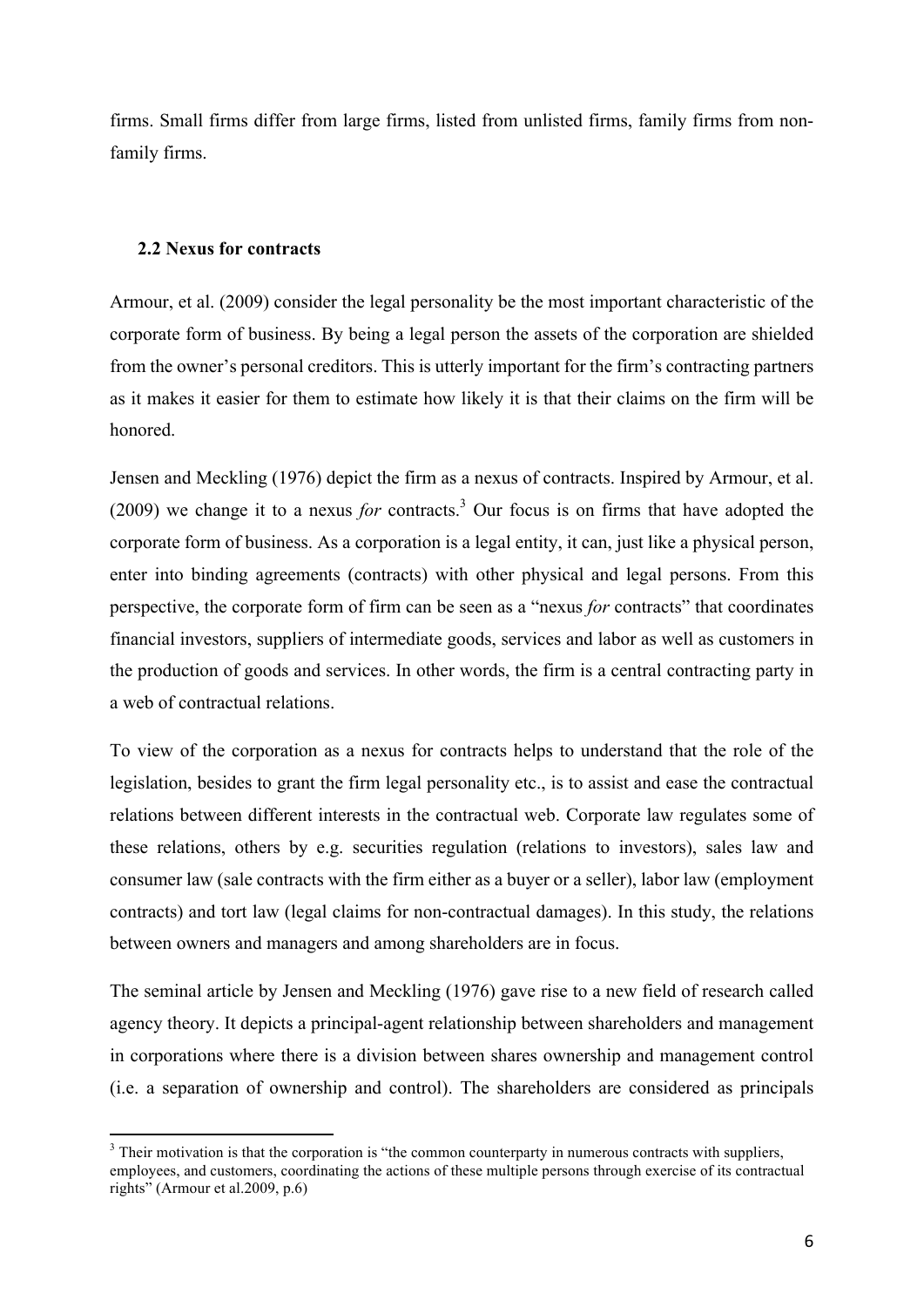whose welfare is dependent on the actions of the management. Their approach is of a positive nature with refutable propositions (Jensen 1983). The transaction cost approach shares some commonalities with agency theory. The nexus concept is used in transaction cost economics as well as in agency theory (see Williamson 1988). The behavioral assumptions of bounded rationality and opportunism (self-interest seeking with guile) that makes contracts incomplete are also shared with agency theory. What characterizes transaction cost economics according to Williamson (1988), in contrast to other theories like agency theory, is a focus on transaction dependency and how to handle the resulting interdependencies through safeguards of different kinds. The focus is on ex post governance. In other words, how to reduce the costs of future disturbances in the relations between the firm and its contractual partners is emphasized. In line with transaction cost economics, we discuss how the corporate law can help the firm with contractual solutions that reduce future contractual problems. By doing that, the transaction costs of the firms are reduced.

According to Enriques, et al. (2009) there are primarily three agency problems to be addressed. These are between shareholder, the board and the executive management, between majority and minority shareholder and between shareholders and creditors. We pay special attention to the relationship between shareholder, board of directors and executive management and the relation amongst shareholders with majority voting power and shareholders with small non-controlling ownership (protection of the minority). Shareholders are often considered to be the owners of the firm (especially in closely held companies). Their contractual relations with the firm are characterized by a claim on the residual that remains when all the other contractual obligations of the firm have been met. (They are residual claimants.) The size of the residual is dependent on the management of the firm's resources. Consequently, shareholders have an interest and a legally recognized right to control how the firm is managed. Sometimes there is a separation of ownership and control in the sense that owners and managers are different persons. In these cases, the board has an important role to play as an agent who controls the management on behalf of shareholders. However, in most cases owners and directors and/or executive managers are the same persons. In these corporations, the division into two decision-taking organs, the general meeting and the board of directors, is usually non-prevailing. Instead, the ownermanagers act as one active decision-taking organ.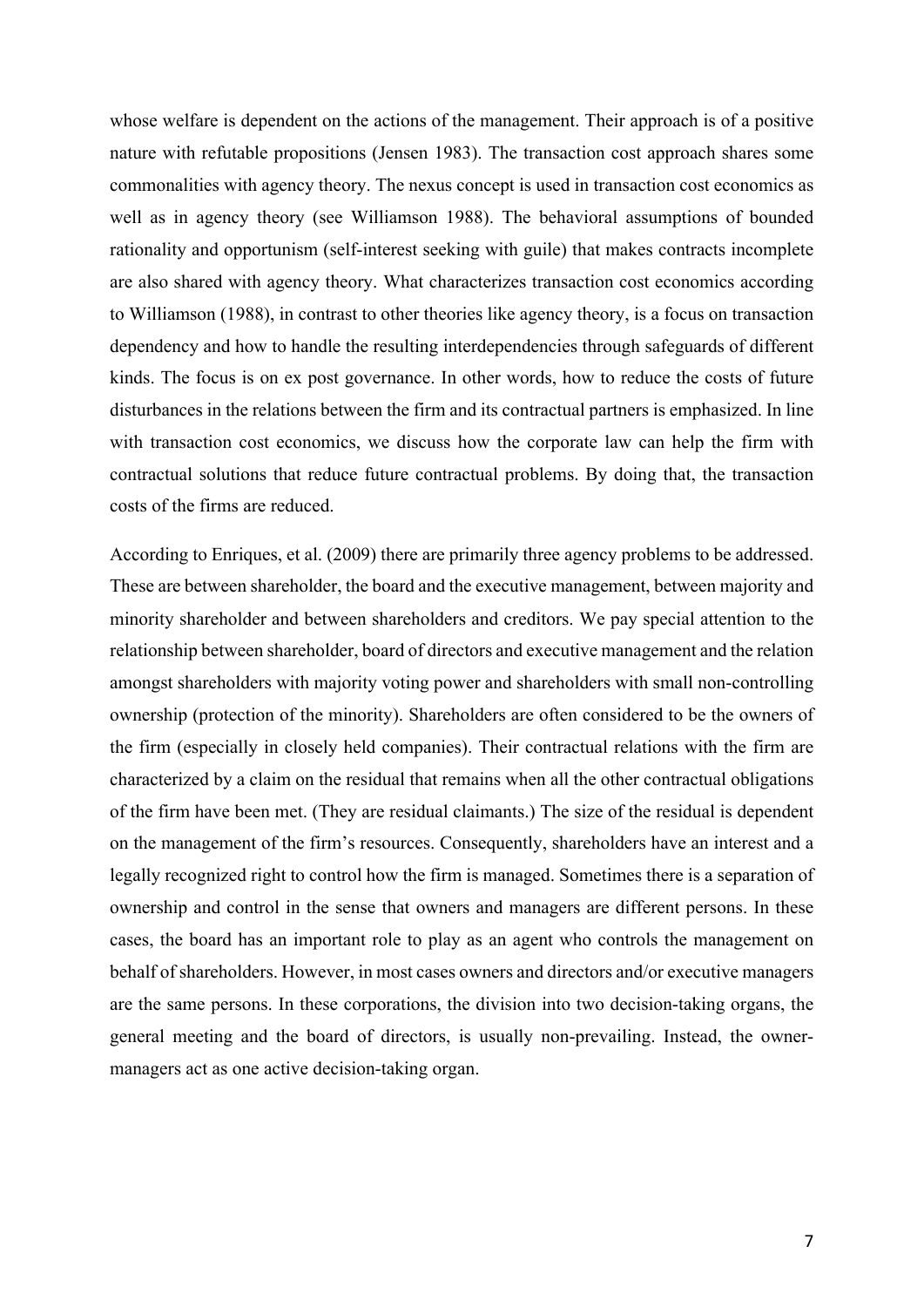#### **2.3 Corporate law as a standard contract and hypothetical bargaining**

Within the context of the corporation as a nexus for contracts, we concentrate on the contractual relations between the firm and its shareholders. Shleifer and Vishny (1997) regard this as the core of the corporate governance perspective. These contractual relationships are regulated by corporate legislation, supplemented by the articles of association and, in some cases, a shareholder agreement. Different contractual parties contribute resources to the firm and have contractual claims on the legal person. How well the firm succeeds in the transactions with these parties determines firm performance. As first pointed out by Coase (1937), transactions are not costless. Entering into contracts is associated with transaction costs. To be witty, these transaction costs can be described as three magic C's; i.e. contact, contract and control costs. Contact costs represent all costs associate with localizing and obtaining information about prospective contract partners and the terms these partners offer/demand. Contract costs are the costs of negotiating and concluding a contract with someone. Control costs are the costs of monitoring and policing the contract. One task of the lawmaker is to increase economic efficiency by legal rules that lower transaction costs in the economy (cf. Coase 1960).

In case transaction costs were zero, corporate law could more or less be reduced to a registration of a corporation as a legal person, allowing it to enter into contracts with other parties (Enriques, et al. 2009, p. 19). It would then be left to the shareholders and the legal person to enter into, negotiate and enforce contracts for the birth and survival of the company. But transaction costs are not zero. Contracting is costly (Buchanan and Tullock 1965) and can in some cases be so costly that transactions are not taking place. High transaction costs also makes contracts incomplete.

One purpose of corporate law is hereby to lower transaction costs by providing a ready-made standard contract (See e.g. Bebchuk 1989). The task of the legislator is to formulate a standard contract close to what informed rational persons would have chosen if they had anticipated future contingencies and actively negotiated without paying attention to transaction costs (See e.g. Cheffins 1997, Easterbrook and Fischel 1989, Gordon 1989). Such contract will be attractive to firms since transaction costs will be saved. The method to find the rules of such a standard contract is often referred to as the "Hypothetical Bargaining Model" (Ayres and Gertner 1989).

Describing corporate law as a standard contract facilitates the understanding that this contract is inherently incomplete. Not even the legislator can foresee all possible circumstances and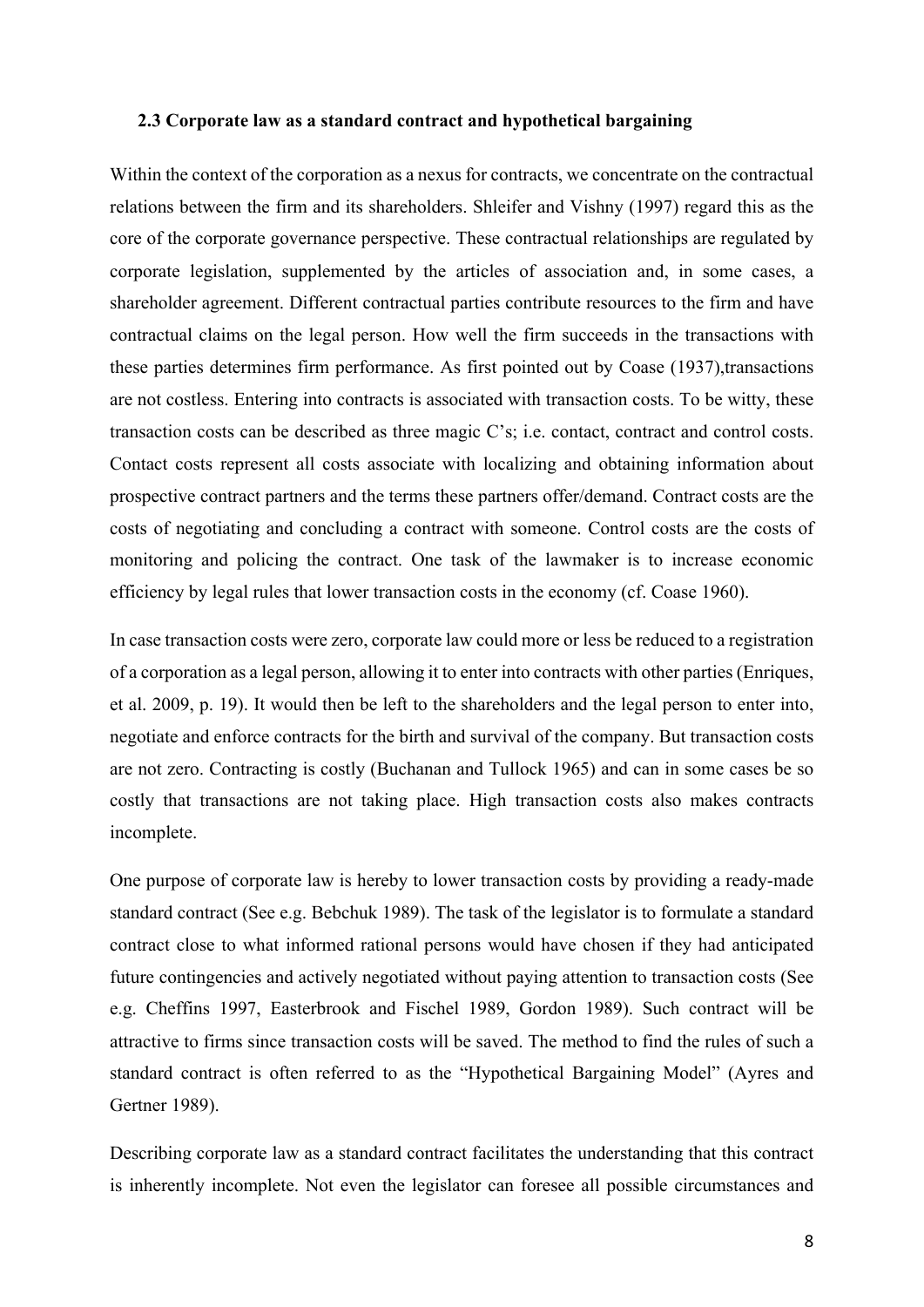events that could affect the relation between parties. In addition, the lawmaker will neither be able to construct a standard contract that suits firms of all sizes nor all phases of their life cycles. In order to compensate for this, the standard contract should, as the starting point, be of a default character (Easterbrook and Fischel 1986). Parties must be allowed to derogate from the legal standard when they find it necessary. The default character of the rules is therefore important and in the next section we will further discuss how the lawmaker can decrease transaction costs by means of different regulatory techniques.

### **3. A model of corporate law design**

#### **3.1 Introducing the model**

The legislator has essentially two toolboxes at its disposal to influence transaction costs in the contractual web of the corporation and guide the firm towards a cost efficient framework. By cost efficient framework is here meant a legal framework that lowers transaction costs in the firm's contractual relations among shareholders (present and future) and between shareholders and the board of directors and/or the executive management. The two toolboxes are the level of regulation intensity chosen in corporate law and the level of default characterizing the rules. Figure 1 illustrates these two aspects (or toolboxes) by movements along the vertical and horizontal axes. By placing regulatory techniques in the model with respect to their level of regulation intensity and level of default, differences between them are highlighted. In addition, through a transaction cost analysis of the techniques they can be better understood and compared with each other.

This model can be used to analyze regulatory techniques on all levels, e.g. legal norms to apply on an individual basis (micro level), a set of rules (mid-level) or a legal field such as corporate law (macro level). The model should even be possible to use in a comparative legal study, where the regulatory techniques of different states are compared. In section 4, we will by a national example illustrate how the model can be applied to a set of legal norms.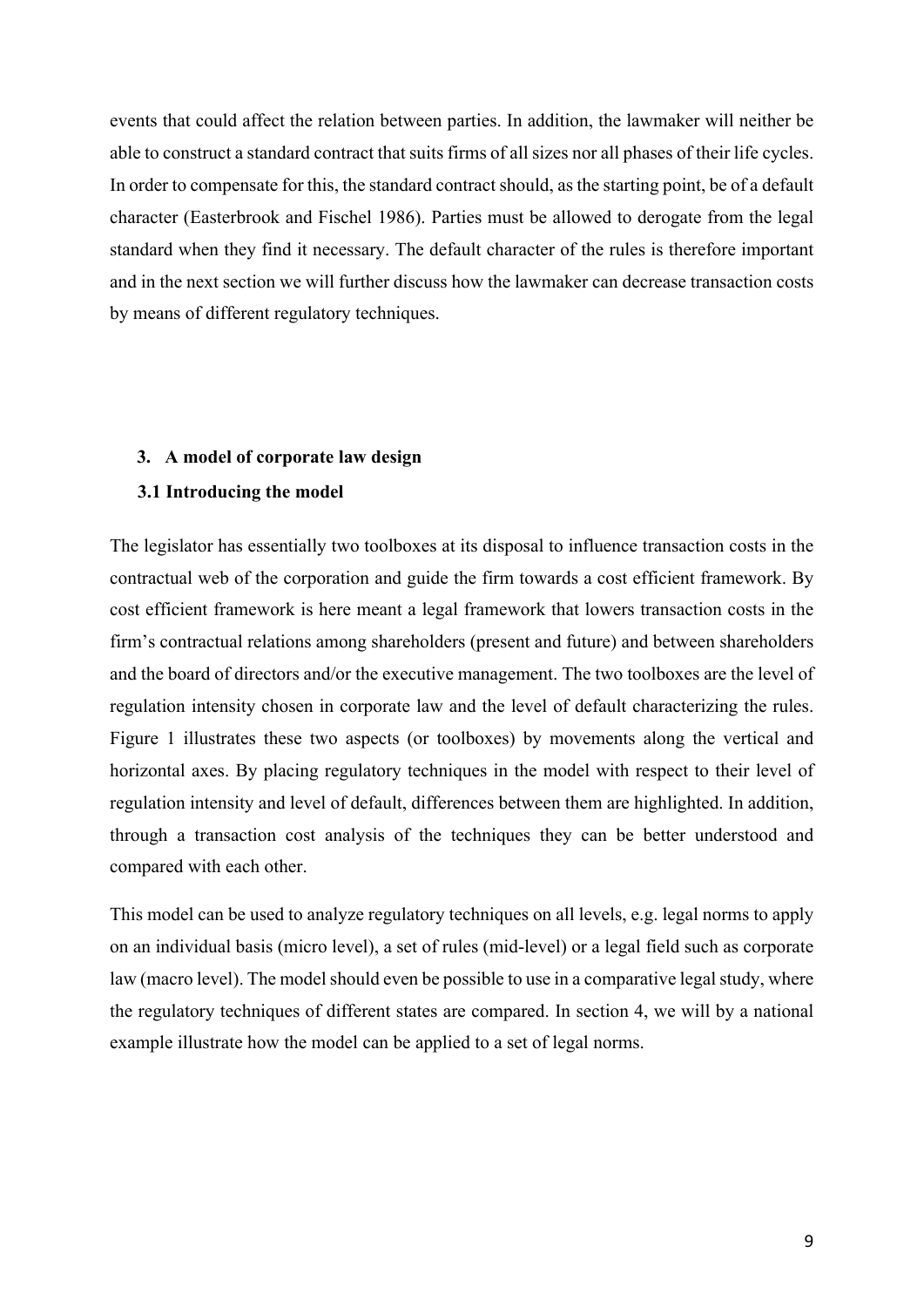

#### **Figure 1 - The default and regulation intensity aspects of corporate law**

#### **3.2 The vertical axis – level of regulation intensity:**

Several aspects, such as culture and legal tradition, affect how intense and detailed regulation is. Of course one can question the need of legal rules altogether. In such a case, the legislator either ignores the area, is unaware of it or has come to the conclusion that the market will regulate itself and hence no state interference is necessary. In the latter situation, deregulation, in the meaning abolishing legal rules, could be an alternative. However, in the area of corporate law some regulation is inevitable (since it at least must establish the legal personality). From a legislative perspective the law has to deal with gaps in explicit contracts (Easterbrook and Fischel, 1989, p 1433). Two legal regulatory techniques to fill out gaps are through rules and standard. We will discuss the transaction cost implications of these two legal techniques.

Crucial assumptions of human beings in transaction cost analysis, as developed by Williamson (1975 and 1986), are that people are bounded rational and opportunistically take advantage of asymmetric information. Bounded rationality and opportunism makes explicit contracts between parties more or less incomplete due to high transaction costs. Contingent claims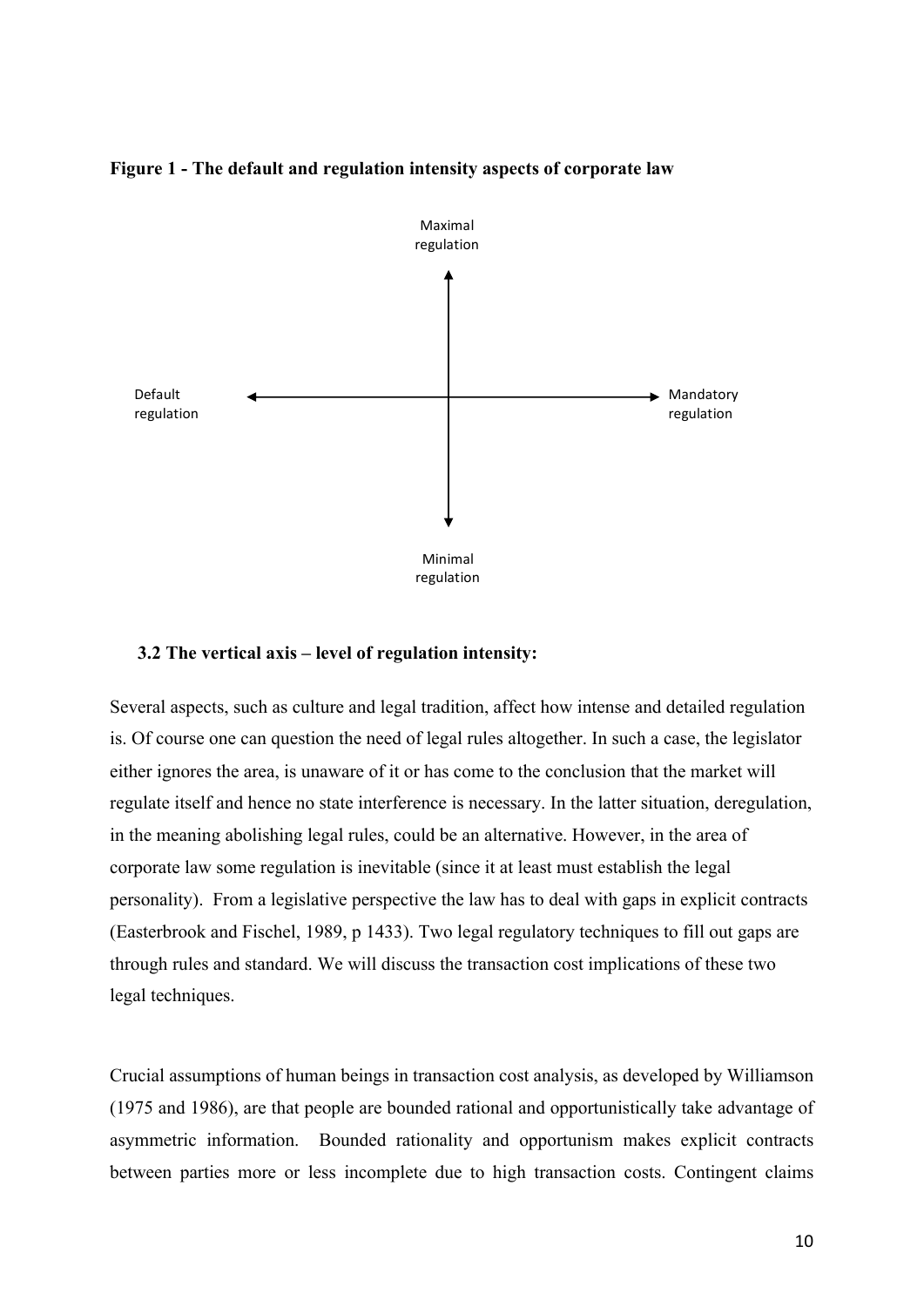contracts envisioned by Arrow and Debreu (1954) that cover all future possible events will be impossible. The pairing of bounded rationality with complexity and uncertainty of the future makes it costly to deal with contingencies in contracts. In regulation a distinction can be made between rules and standards. A rule differs from a standard by being specific in the description of what is permitted/prohibited while a standard is of a more general character with a high degree of vagueness of what is unlawful. As shown by Ehrlich and Posner (1974) there exist a continuum between what can be considered as rules and standards in terms of specificity and generality. We are inspired by their approach but instead consider a continuum of degree of regulation based on the use of rules and standards.

Before explaining our continuum of degree of regulation as depicted in Figure 1 in more detail, it is fruitful to point out the major difference of specificity of rules and standards in terms of transaction costs implications. A rule is transaction cost saving in the sense that it reduces uncertainty of legal consequences. But standards cannot be replaced with rules on a one-to-one basis. Several rules are needed for each standard that is replaced. So the reduction of uncertainty eventually comes at the expense of complexity of having to keep track of a lot of rules. As described by Williamson (1975 and 1986), complexity as well as uncertainty increases transaction costs. There is in other words a trade-off. Another factor to pay attention to is the high cost of promulgation of rules. This is a fixed cost that favors rules for frequent situations as the regulation cost per situation decreases as frequency increases.

The vertical axis of the model in Figure 1 illustrates the level of regulatory intensity. As will be explained in more detail there is non-linear relationship between regulatory intensity and transaction costs. At the bottom we find regulation that corresponds to a minimum number of legal standards, which only regulate the utterly basic rules for corporations to function as legal persons. On the other end of the scale, at the top, we find a regulation that correspond to a comprehensive and complex set of both legal rules and standards which are meant to cover as many situations as possible. A preconceived conclusion would be that a complex, all covering, piece of legislation, would be more costly to comply with, than a minimalistic regulation. A large number of rules, covering many types of contingencies, indeed makes it costly for the shareholders, directors and mangers to be informed of the legal framework. However, even though the complexity affects transaction costs, this preconceived conclusion is only partly true. As can be seen in this section, several scholars argue for a corporate law in the higher portion of the scale. We have identified two main streams of the legal literature about regulation intensity. The first stream is instrumental for explaining transaction cost consequences of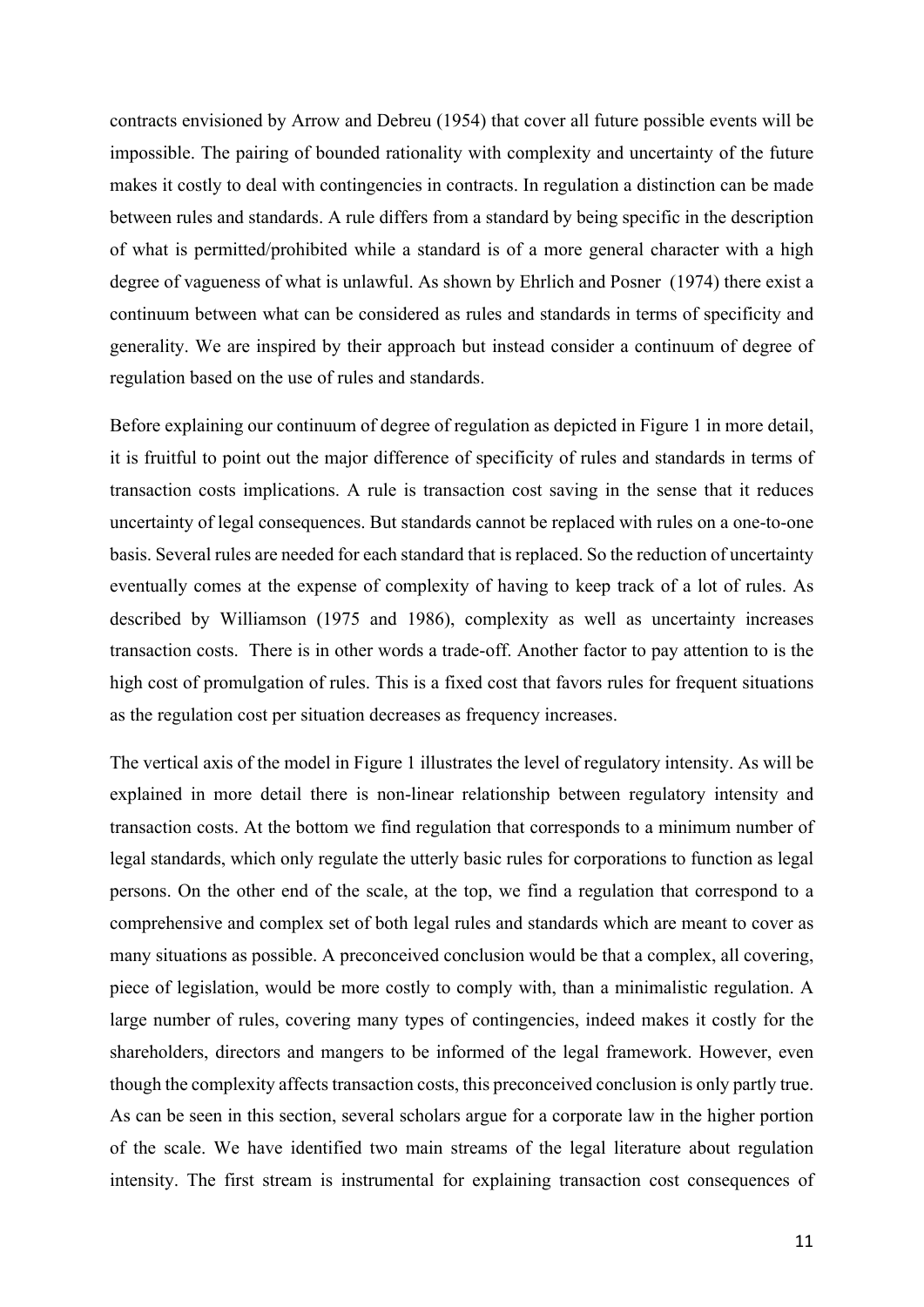movement along the vertical axis while the second offer a more normative theoretical explanation why regulation intensity rather high up on the intensity scale is desirable.

#### **Movement along the vertical axis**

In the first stream of literature the regulatory techniques of rules versus standards are discussed. A rule differs from a standard in being clear-cut in the description of what is permitted/prohibited. Since the content of a rule is given ex ante, before an act takes place, rules in general generate lower transaction costs for the parties compared with standards. The predictability of a rule can even have the cost saving effect that parties settle before going to court (Ehrlich and Posner 1974). Because of the relatively low cost of compliance, it is argued that situations, which are frequent for the corporations, should preferably be regulated by rules. In contrast, a standard is more vague in describing what conduct is permissible and instead the interpretation is made ex post by the adjudicator, e.g. court (Kaplow 1992). This makes the application of a standard harder to predict and sometimes it is necessary to hire expensive legal expertise or to prepare for many different outcomes. Legal uncertainty is always associated with high costs. However, as the number of precedents accumulates the content might become clearer as each precedent supplements the standard with a case-based rule. Furthermore, a legal standard can be more flexible for changes in society and result in an application of the law that is better tailored for the individual parties (Cheffins 1997). This also makes a standard more suitable for regulating non-day-to-day situations (Kaplow 1992).

One of the main downsides of using rules is the risk that they do not cover all aspects of the regulated situation, leaving gaps in the legislation, which can be used to circumvent the purpose of the rule. These gaps are e.g. overlooked or, for the legislator, unknown scenarios. In addition, some areas are too complex for all aspects to be covered in one clear-cut rule. The alternative, for the legislator, is to elaborate the rule into a set of detailed rules, covering all identified angles of the situation, or to sum up all variables in a catch-all standard (Cheffins 1997). For a transaction cost analysis, this means that sometimes an accurate cost comparison must be made between on the one hand a standard, and on the other a set of legal rules. Hence, in general there is not a one-to-one relationship between standards and rules.

The literature on rules and standards, with focus on corporate law, can be summarized in the following way. In general, compliance with rules add on less transaction costs for contracting parties then standards. But a legislative act made up by only rules and no standards results in a detailed non-perspicuous regulation, putting it on top of the scale of the vertical axis of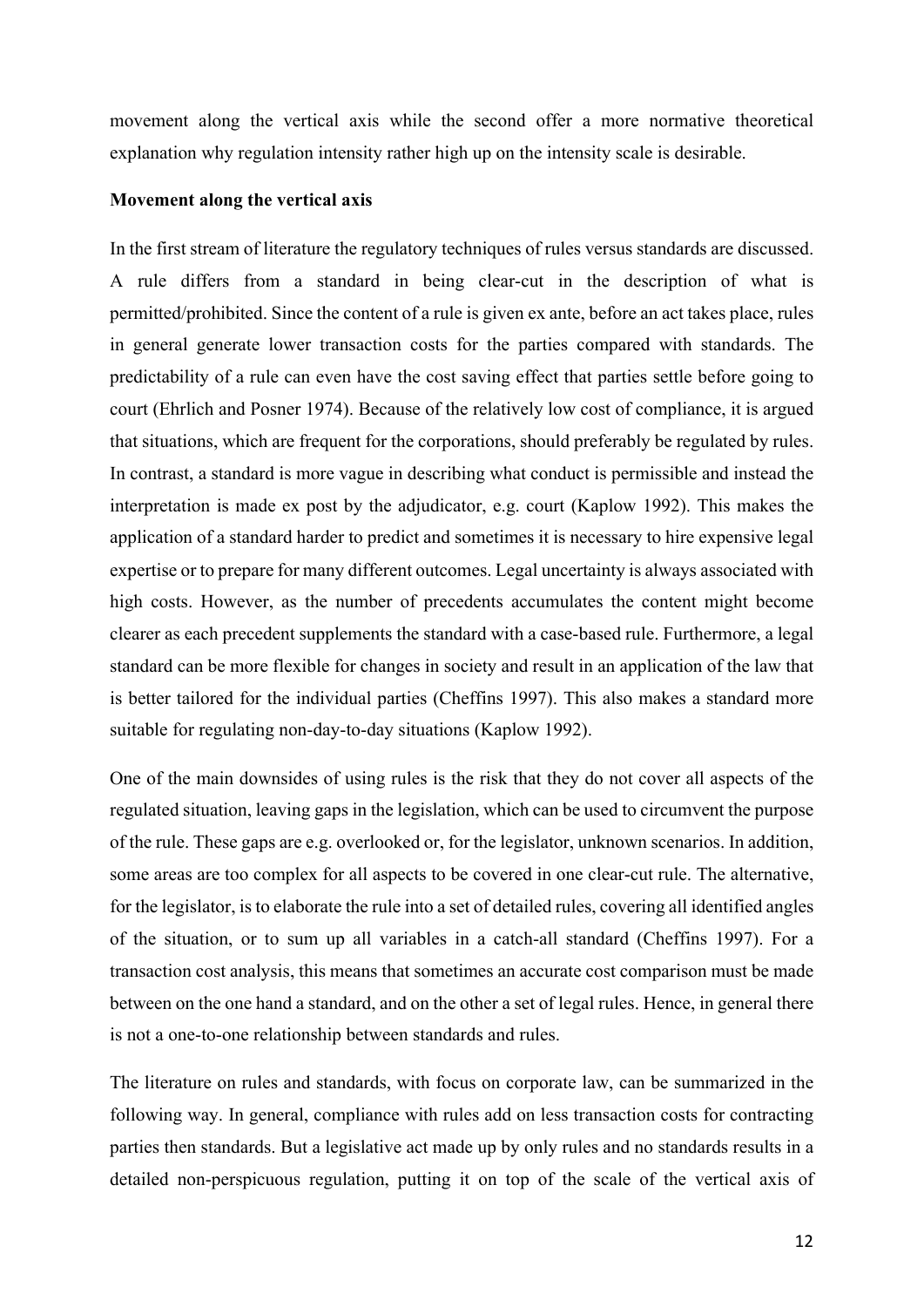regulatory intensity. For that reason, a maximum regulation with rules that cover all contingencies represent high transaction costs for the firm. However, inevitably some questions must be regulated by standards. Therefore, corporate law always consists of a mix between rules and standards. On the other end of the vertical scale, a piece of legislation heavily based on standards might be easier to overview, but more costly to apply and comply with. When moving from maximum regulation, replacing rules with standards, transaction costs decreases as it eases the overview of the law. (i.e. as the degree of complexity decreases) However, the decrease in transaction costs only continues up to a point, where the savings in transaction costs represented by fewer rules is equal to higher transaction cost for compliance and lack of predictability represented by more standards or regulatory gaps (i.e. up to the point where the increase of the uncertainty of what to do to avoid legal consequences associated with standards and gaps is equal to the decrease of the degree of complexity of having fewer rules). Beyond that point the higher transaction cost of standards and legal uncertainty dominates. In conclusion, the literature on rules versus standards leave us with a middle course represented by the upper part of the vertical scale in our model as preferred outcome. Hence there is no linear relationship between regulation intensity and transaction costs.

Let us also from a point of clarification look at what happens with transaction costs if we move in the opposite direction from low regulation to high detailed regulation. Detailed regulation is then associated with a substitution of rules for standards. More rules is in the figure associated with more regulation. As standards are replaced with more detailed rules uncertainty is diminished at the expense of more complexity for the individual in form of more rules to keep track of. As remembered both uncertainty and complexity give rise to higher transaction costs because of the bounded rationality of the human being. Therefor a tradeoff between complexity and uncertainty is reached before the maximal regulation point is reached. This point is likely to be situated at a point where there are more of rules and standards ie above the horizontal line. Above the tradeoff point transaction costs rises when standards are replaced by rules.

#### **Preferred position – a normative argument**

In the second stream of literature involving regulatory techniques, which affect the desired intensity of regulation (preferred position on the vertical axis from a transaction cost perspective), we find the theory of majoritarian defaults. According to this theory, regulation should, in line with the hypothetical bargaining model, correspond to what rational parties would have contracted for if they have had perfect information, and did not face significant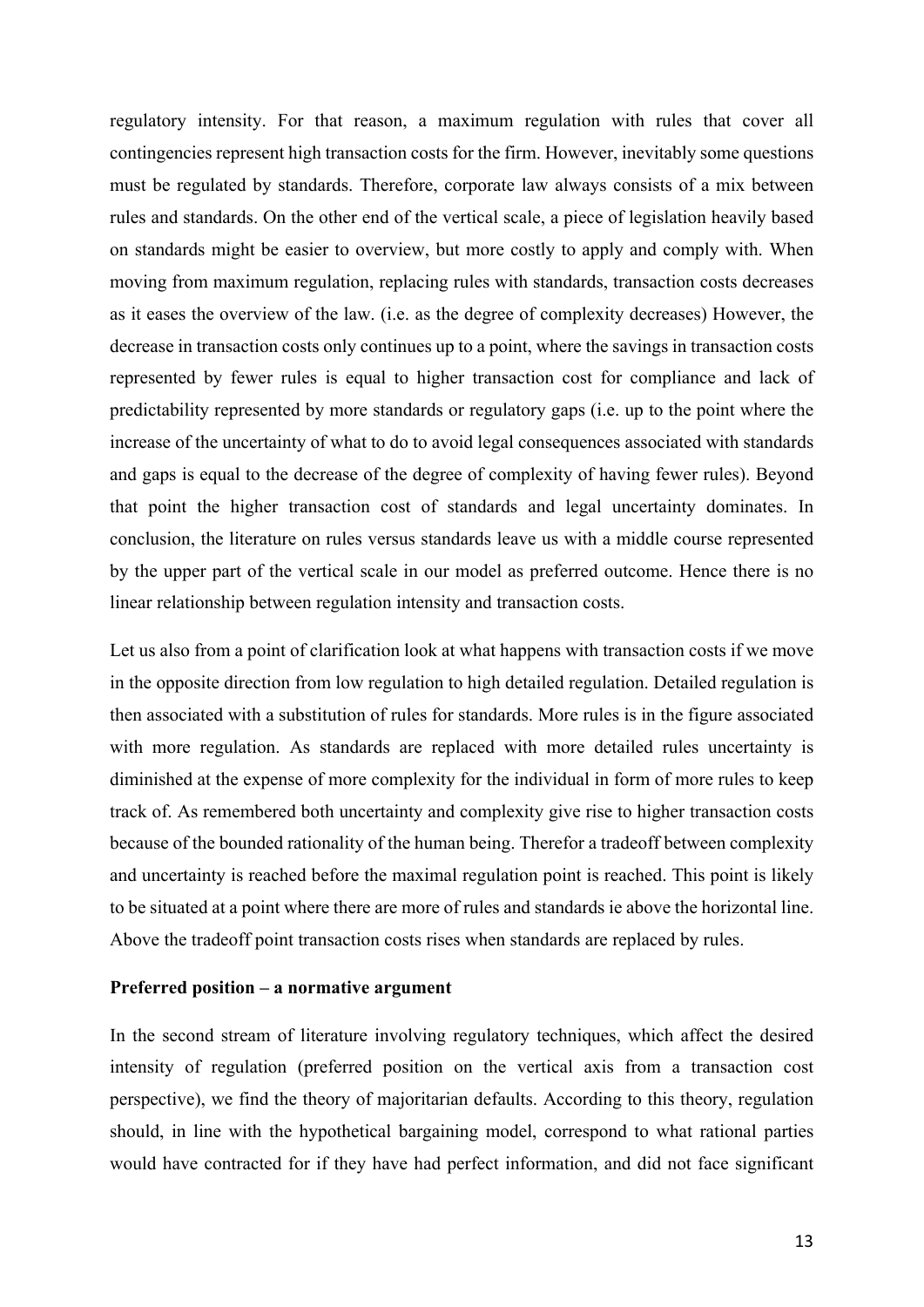transaction costs and could be fully confident that the agreement reached would be performed as agreed.

When applying the model normatively, with no specific individuals to take into consideration, the model must always include some generalization. It is then up to the legislator to decide on how detailed the regulation should be, by Charny (1991, p 1821) referred to as level of idealization. Should the law correspond to what parties to this transaction type would most likely have chosen, taking into consideration that parties in general don't regulate issues that are considered non-important or unlikely to occur? Or, should the law cover all possible scenarios? For the purpose of lowering transaction costs, the law should also cover situations that are rare and hard to predict and therefore often are left out or forgotten by actual parties. In the view of the hypothetical bargaining model, the legislator is in a better position than the average parties to formulate contract-covering contingences. The legislator has the advantages of a higher degree of rationality and more information that follows from specialization. People engaged in the lawmaking process have advanced law education and get information and aptitudes form their daily work. They are in a better situation to come up with the best rule for a certain transaction type, i.e. a high degree of idealization (Charny 1991). Literature therefore support an including, covering corporate law, which regulate both frequent and rare situations. Therefore, in accordance with the theory on majoritarian defaults, literatures support an inclusive corporate law representing the higher end of the vertical scale.

#### **3.3 Horizontal axis - level of default:**

Let us now consider the horizontal axis aiming to illustrate the level of default in the design of corporate law as a continuum between default and mandatory rules. In this section, we add a transaction cost analysis on default rules and show how these costs affect the level of default. In theory, the parties can derogate from a default rules. However, depending on how much effort is needed to replace the legal rule or standard with contract terms, a default rule can be close to the mandatory endpoint because of high transaction costs. It is especially cumbersome if a corporate law does not follow the hypothetical bargain model. The combination with high transaction costs to derogate from defaults will make most firms choose to stay with suboptimal rules. Before entering into this discussion, let us explore the endpoints of the axis and some arguments for the need of both mandatory and default corporate regulation.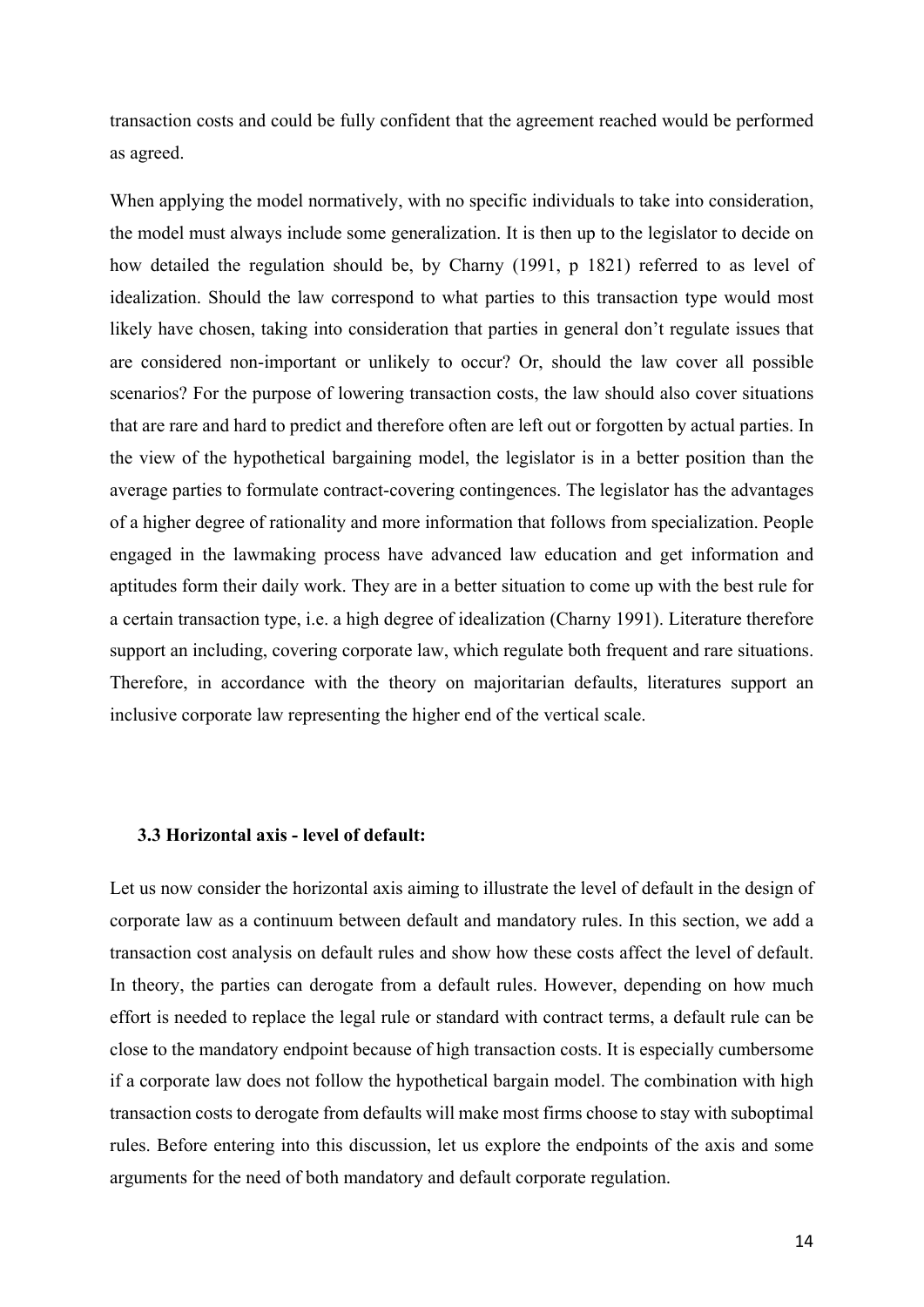The left hand endpoint of the horizontal axis in Figure 1 corresponds to non-mandatory rules or standards, also referred to as a gap-filling or default regulation (see e.g. Ayres 1993). The right hand endpoint of the axis corresponds to a mandatory regulation. The parties cannot derogate from such rules or standards, not even by a unanimous decision by the firm's shareholders. Taking into account the enabling role of corporate law, providing the parties with a standard contract, the law should correspond to the hypothetical bargaining model. If not, legal rules that do not fit the need of the parties will be costly to comply with. This is utterly important if the regulation is mandatory (cf. Bebchuk 1989). In economic theory given that not even the legislator can foresee all possible circumstances, this argument is used to support a non-mandatory regime. A reason for default regulation is, as mentioned in section 2.3, that nobody, not even the best lawmaker, will be able to construct a standard contract that suits all firms, e.g. listed versus unlisted firm, family firms versus non-family firms, closed versus open corporations, startups versus older firms, firms of different sizes etc. Hence, a standard contract is bound to be a suboptimal for at least some proportions of the firms in the economy. For example, transferable shares and separation of ownership and control are characteristics of large listed firms, but not of small and medium sized family firms. If the standard contract, provided by corporate law, essentially meet the needs of large firms it is crucial for the rules to be of default character letting other firms agree on more suitable contract clauses (Hansmann 2006).

#### **Why mandatory rules**

It must however be recognized that not all corporate rules or standards can be defaults. In particular, legal rules that aim to protect a certain interest are argued to be mandatory, in order to avoid circumvention of the law. This especially applies to third-party interests. Yet, it is equally important to recognize that even though some rules at first glance may appear as mandatory, they can still legally be circumvented. In fact, Romano (1989) argues that not even mandatory rules are truly mandatory, since the owners can decide to incorporate in another state, which regulates the question differently. Leaving state competition at side, rules that are inevitable for the corporation to function as a legal person are truly mandatory, e.g. rules that state that the corporation have legal rights and obligations. No agreement among the shareholders, or with stakeholders, can change this fact.

However, in corporate law most mandatory rules have the character of protecting rules. A protecting rule can normally be derogated from by the consent of the protectee. In the same way, as in all private law disputes, the protectee can also choose not to file a lawsuit against the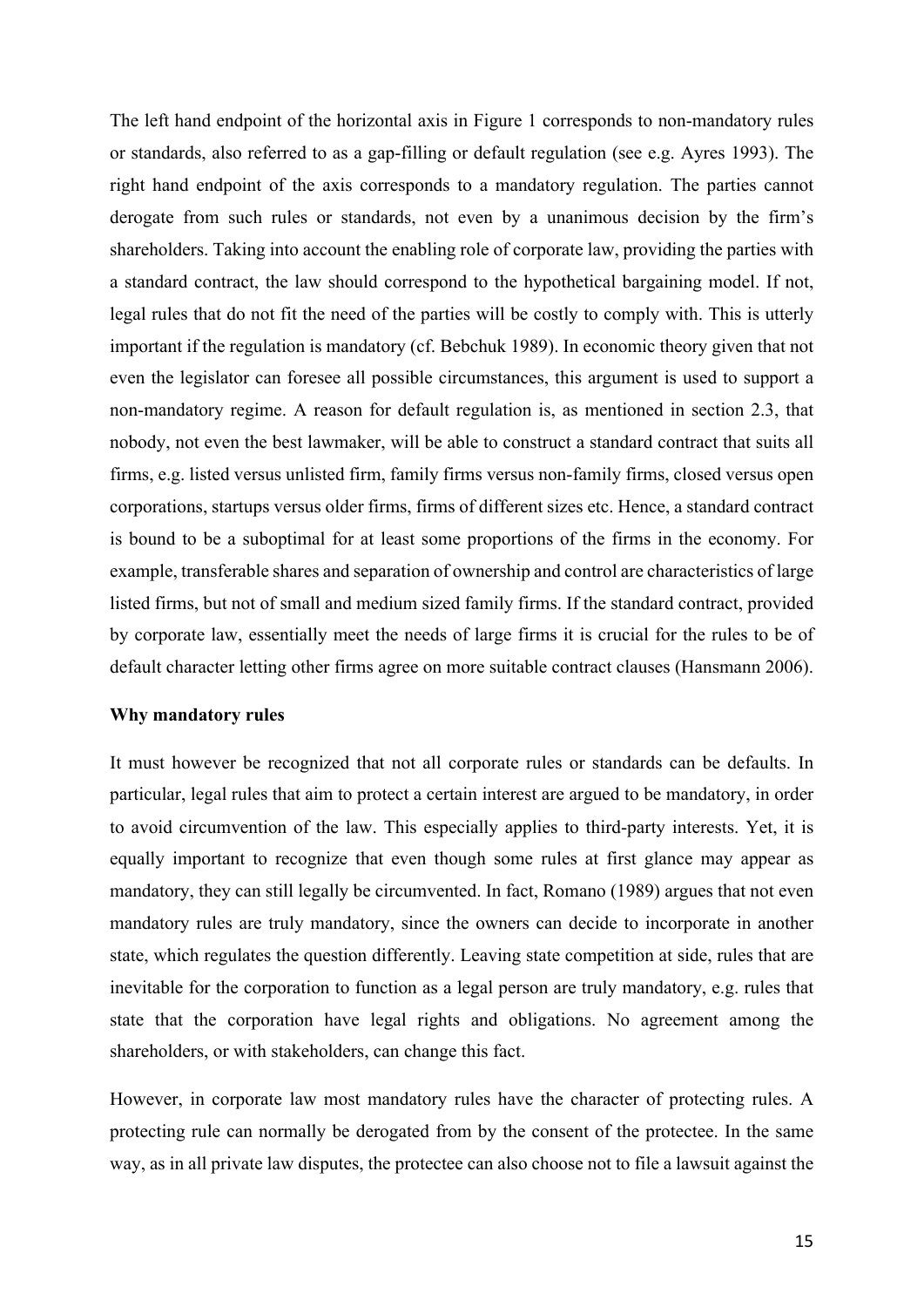violator of the protecting right and by this impliedly consent to the infringement. Under normal circumstances this regulatory technique of protecting rules/standards will ensure accurate protection, at least as long as the protectee has reasonable opportunity to exercise his or her right. Given this characteristic of protecting rules, labeling them as mandatory is not always appropriate. In closely held firms, unanimous consent by all shareholders is both feasible and likely to happen. Therefore, shareholders' protection in these situations is better understood as default rules. In contrast, in corporations with dispersed ownership unanimous consent might be impossible to achieve and therefore shareholders' protection rules, although default in theory, are in practice mandatory.

The need of protection in this form of mandatory rules arises when one of the parties is not capable to protect its own interests, i.e. when transaction costs are too high to make contractual solutions between parties possible. This is often referred to as market failure or contracting failure (cf. Klausner 1995, p. 769 and Armour, et al. 2009 p. 22). We can, as delineated by Cooter & Ulen (2008, p. 226-31), distinguish three kinds of situations where high transaction costs motivate mandatory regulation. First, there can be external costs in form of negative spillovers to a third party, i.e. someone not part of contract. Due to contact, contract and/or control costs, this third party cannot influence the contract to internalize the externalities. (For a further discussion of this see e.g. Easterbrook and Fischel 1989) In corporate law, externalities are the typical argument for mandatory protection of creditors and future shareholders. A second reason for mandatory regulation is when parties face unequal bargaining power (Baldwin, et al. 2012). The source of such inequality is often asymmetric information, opening the door for opportunistic behavior by one party (see e.g. discussion in Williamson 1985). In contract theory, Ayres and Gertner (1999) are using this argument to argue for so called minoritarian or penalty defaults. The third reason for mandatory regulation is in situations of monopoly. However, this might also be seen as an example of an unequal bargaining power situation. To Cooter & Ulen's list we can also add the situation then one party in the contractual relationship in fact constitute a group of individuals, who together only with difficulty can coordinate their decisions in order to exercise their legal rights. This is the case where a tradeoff has to be made between decision costs and Pareto sanctioned decisions (see Buchanan and Tullock 1965 and Charny 1991).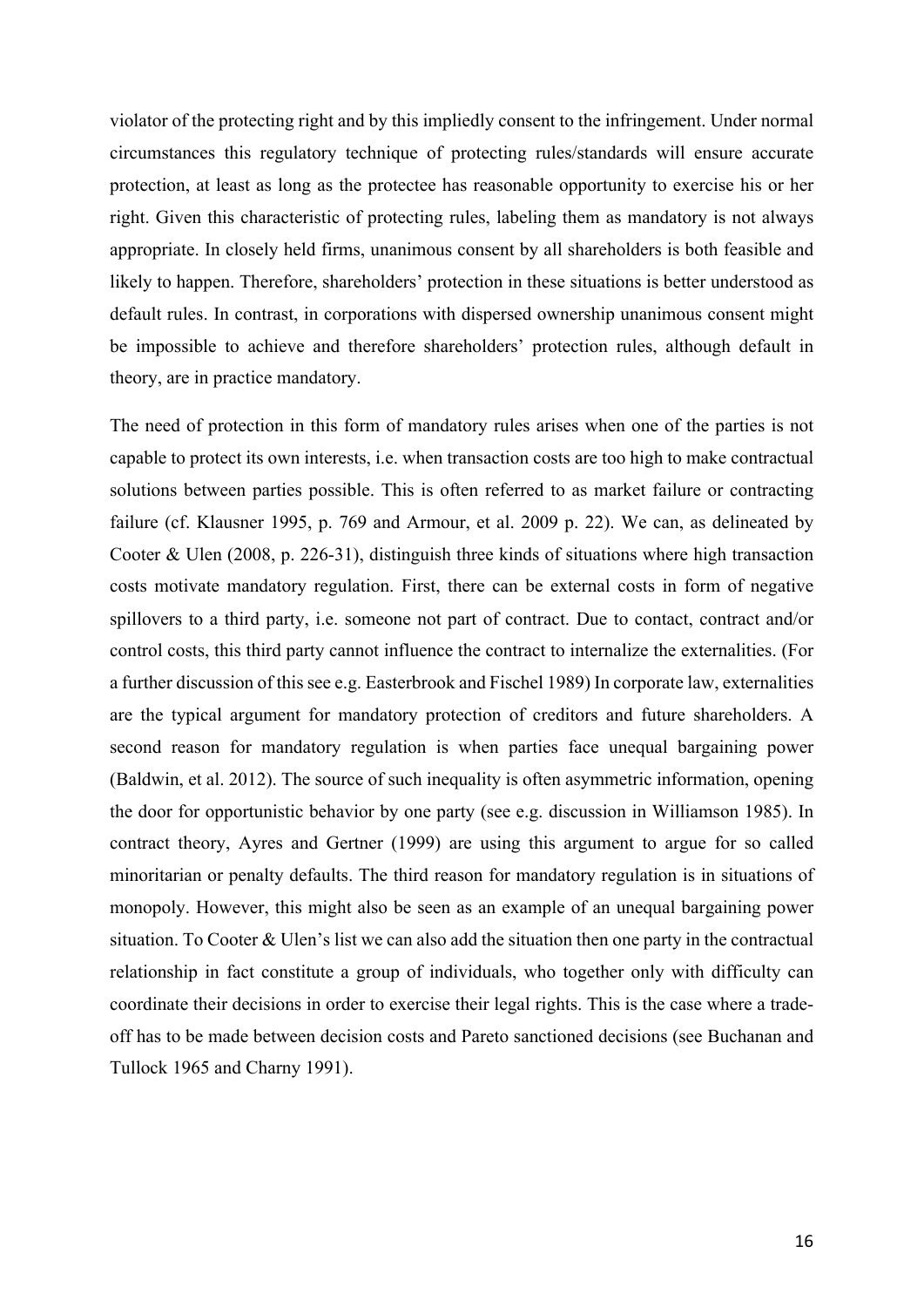# **The transaction cost perspective on default rules**

Moving on to a transaction cost perspective on default rules, our argument is that such costs affect the level of default. We discuss the following transaction cost aspects:

- Costs associated with the opt-out technique
- The status quo–effect
- Transaction costs of altering rules

A traditional default regulation uses the opt-out technique. Parties to a contract can derogate from an opt-out rule by including another rule in their agreement. From a corporate law perspective, this contract could either be the articles of association, or a (unanimous) formal or informal agreement by the shareholders. In some cases, the contract could be a formal decision taken by the board of directors. For parties who wish to use the flexibility of the law and adjust their contract accordingly, the regulatory technique of opt-out will give raise to (at least) the following costs: The parties must be familiar with the law and the fact that the rules are defaults. Sometimes this necessitates taking counseling from a legal advisor. The parties then need to investigate alternative solutions to the regulated situation, negotiate and agree on the solution they believe fit their relationship best. The decision can be followed be formal requirements such as documentation and registration. Finally, there are costs associated with controlling and enforcing agreements.

As an example: suppose the law states free transferability of share as the default rule. Parties to a closely held business seeks advice from a legal consultant on whether a right of first refusal, a post-sale purchase right or a ban of transfers is recommended in their situation, given the ownership structure and family situation of the owners. The parties agree on a combined solution, which is included partly in the articles of associations, partly in a shareholder agreement. However, future contingencies can complicate the contractual situation. If two years later, one of the owners enters into marriage, it gives the shareholders reason to reevaluate and rewrite some parts of the agreement. Or when an owner pasts away, the remaining owners will enforce the transfer restriction chosen in the contract.

Irrespective of how natural the measures taken in this example seem for any entrepreneur or consultants, one must observe that each step to include contingencies adds on more costs on the contracting parties High transaction costs always carry a risk that rational parties will choose to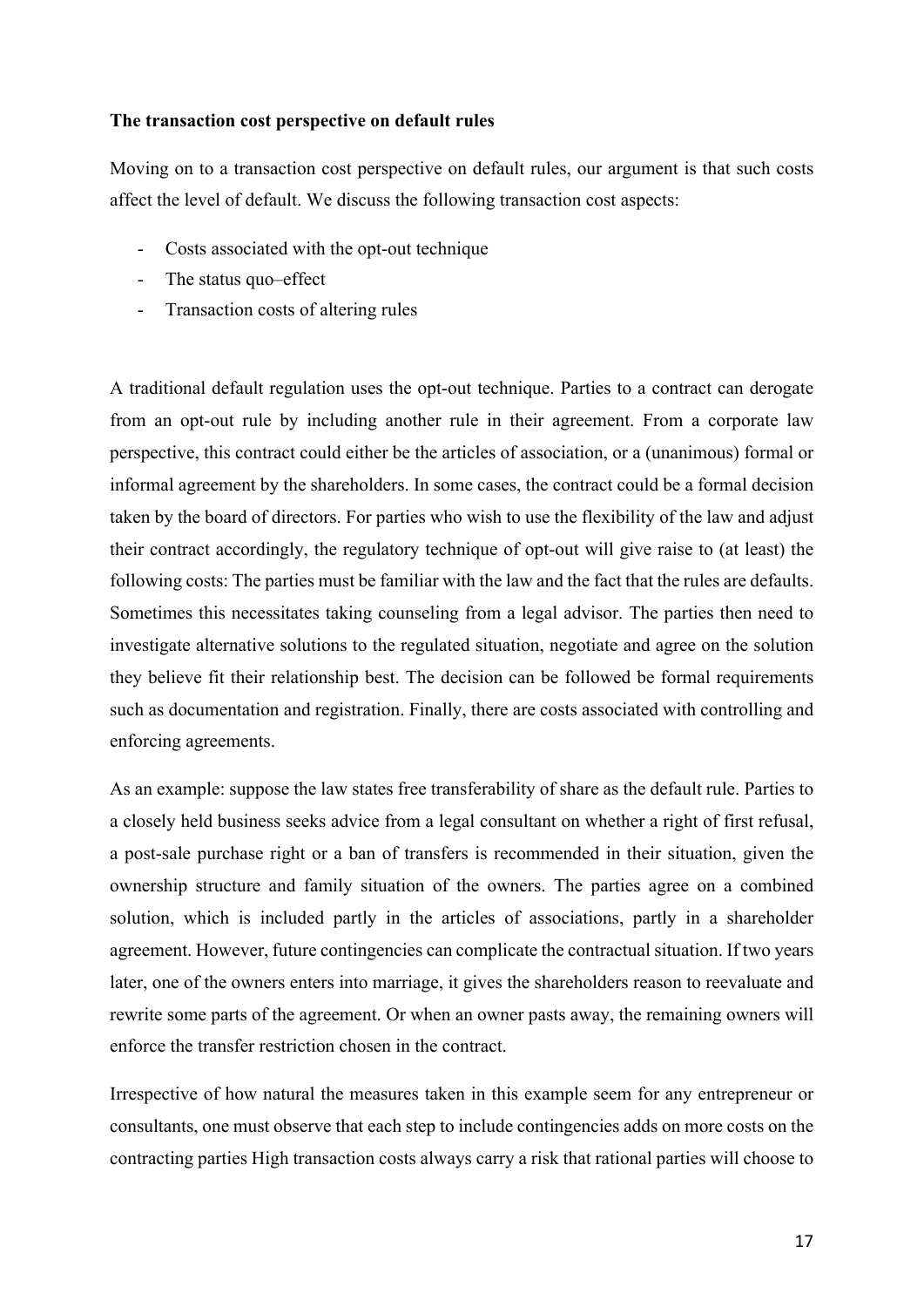not consider contingencies and will be stuck with suboptimal regulation instead of contracting for a tailored solution. One reason for such a rational inactivity can be that the parties believe that a situation is unlikely to occur and therefore not worth negotiating around (Eisenberg 1989, Korobkin 1997). But, in the rare event that the contractual regulation is needed, the decision of non-activity can be very costly. In conclusion, due to high transaction costs, opt-out as a regulatory technique must be placed in away from the left hand endpoint of the horizontal axis, and closer to the center of the scale.

There is also a status quo effect to consider in the explanation why a parties sticks with default rules even if it does not seem optimal (Korobkin 1997, Korobkin 1998). This kind of effect has been found in experimental tests of the Coase theorem. It has been found that "people sometimes demand much more to give up something that they have than they would be willing to acquire it" (Cooter and Ulen 2012, p 91). This is called the endowment effect. The status quo effect is quite similar. This too has to be taken into account when placing the opt-out technique along the horizontal axis.

If a legislator truly aims for a default character of the corporate legislation, it must also consider other regulatory techniques than opt-out. One alternative is to use opt-in regulation as it adds less on transaction costs for the parties then opt-out. By opt-ins, we understand legal rules or standards that are not automatically applicable to the contract, but dependent on an active choice by the parties. A distinction should to be made between opt-in rules that the firm is free to adopt and the case when the opt-ins represent the only deviations permitted from the main principle. In the latter situation, the opt-in is rather part of a mandatory regime than a non-compulsory alternative.

The cost lowering effect of an opt-in technique is first of all that it clearly indicates that the legal question is within a non-mandatory field of the law. Second, it directly states an alternative to the default rule, which helps the parties in their search for suitable alternatives. However, opt-in rules do not only save costs for the firm by supplying ready-made alternative contracts, there is also a network effect to consider (cf. Klausner 1995). The fact that the legislator has approved the formulation of an alternative contract clause is likely to have as a consequence that the clause will be frequently used and thus be subject to benefits of standardization. Just like a telephone become more attractive and valuable the more telephones there exist, a contract clause also becomes more attractive the more frequently it is used. Among other things, the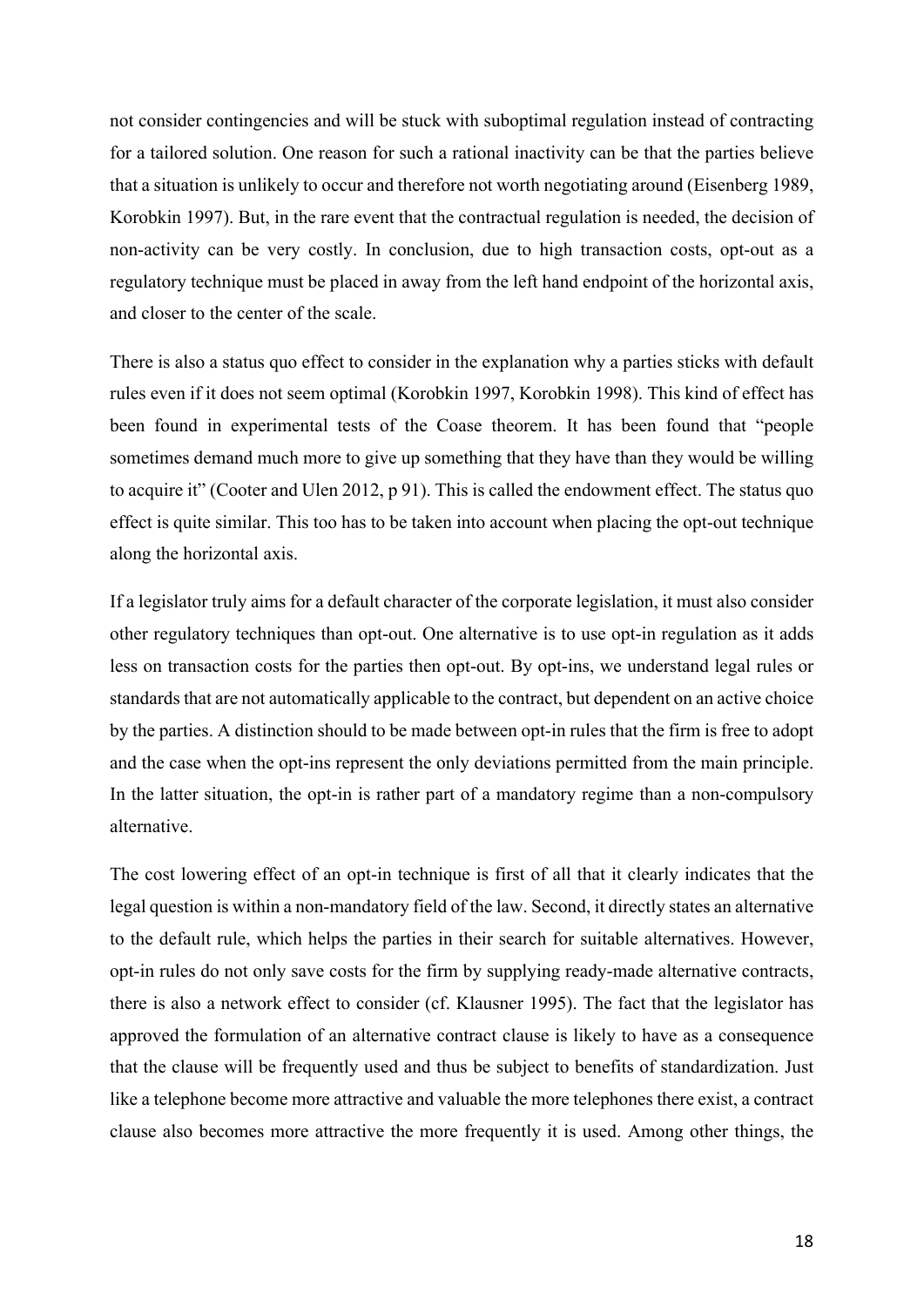interpretation, information, price, and accessibility to legal services are facilitated by the benefits of network externalities. This lowers the cost of contracting and enforcement.

Opt-ins can also be combined into sets of rules, often referred to as menus (Ayres 2006). The advantage of such a regulatory system is that the opt-in-solutions can be tailored for different groups of firms, e.g. corporations with sole ownership, family firms, closely held businesses and listed corporations with dispersed ownership (i.e. when there is a separation between ownership and control). This helps the law to function as a standard contract corresponding to the hypothetical bargaining model for not just one main type of corporate businesses, but several. But simplification is desired in menus in order to facilitate the choice of best rules. Too many choices will affect the legislation in regulation intensity, putting it on the cost intense higher end of the vertical axis in our model. A menu of a limited number of opt-in rules that fit most types of corporations in the economy can substantially lower transaction costs. For this to be feasible, the menus do not have to cover full charters that regulate all aspects of corporate law. Rather, opt-ins in form of menus can preferable be used to some determinate part of the legislation, such as the transferability of share or the decision-taking organs of the firm. If the legislator succeeds in this endeavor, the regulatory technique of menus can be placed far to the left of the horizontal axis in Figure 2.

Our final transaction cost aspect of the level of default is based on Ayres (2012) theory of socalled altering rules. Altering rules are understood as legal conditions for displacing a default rule or standard, no matter if it comes in form of opt-out or opt-in rules. One example of such condition found in corporate law concerns the amendment of the articles of association. Such an amendment required several actions. A decision must be taken by the general meeting of shareholders, postulating numerous formal requirements to be fulfilled, including documentation and registration of the decision. If the parties fail to fulfill these requirements, the derogation from the default rule will not be legally binding. By acknowledging altering rules, another type of transaction costsisidentified, which affect the level of default in corporate design. In order to lower contracting costs, attention must also be paid to how altering rules can be eased or abolished. In conclusion, for the purpose of our model on corporate law design, a regulatory technique with high costs of using the altering rules must be placed further to the right hand endpoint on the horizontal axis than the exact same technique with less cost intense altering rules. This conclusion applies regardless if the technique is based on rules or standards, on opt-out, opt-in or menus or if it corresponds to the hypothetical bargaining model or not.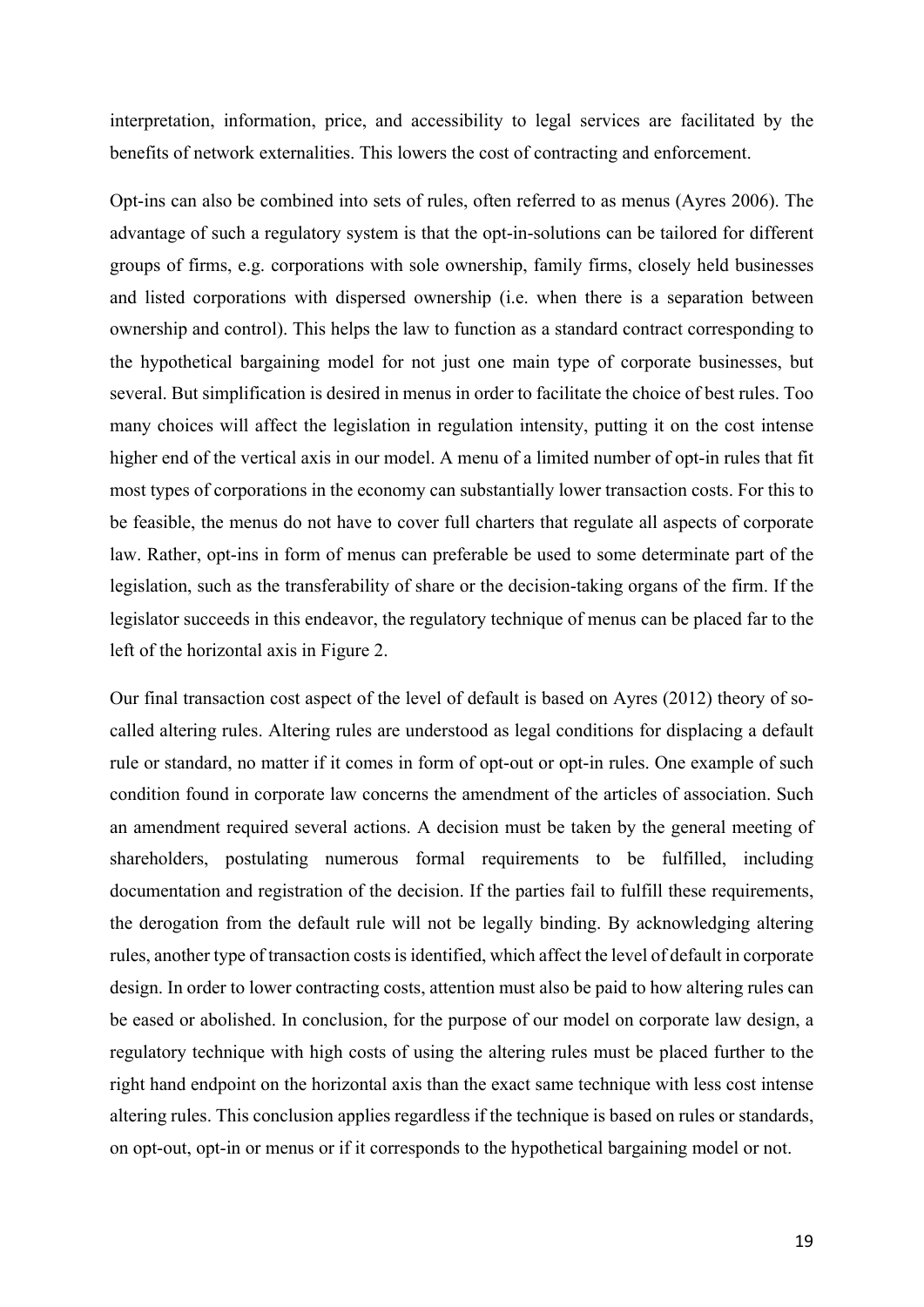#### **3.4 Model summary**

Regulatory techniques have different effects on the transaction cost of complying parties, i.e. between shareholders, directors and executive managers in a corporation. To illustrate the differences between regulatory techniques we use a model showing the level of regulation intensity and level of default. When the two dimensions, represented by the vertical and the horizontal axis of our model, are combined, it is possible to draw general conclusions on preferable techniques from a transaction cost perspective.

Starting with the vertical axis in Figure 1, we integrate two streams of. Both support a regulatory technique that corresponds to a high level of regulation intensity. First, according to the literature on rules versus standards, clear-cut rules are associated with greater predictability and therefore lower compliance costs. Hence, rules should be used to regulate frequent situations for the firm, while standards, being more flexible for changes in society, should be used only for mainly regulating non-day-to-day situations. Second, in line with the literature on majoritarian defaults, the theory supports legislation to also cover situations, which are hard to predict and therefore often are left out or forgotten by actual parties. Together, these two lines compose the vital elements for corporate law to function as a standard contract. In conclusion, theory support regulatory techniques with are to be placed on the upper end on the vertical axis. However, not on top, as such an all-inclusive piece of legislation would be too costly to overview and comply with.

For the legislation to fulfill the function as a standard contract, the legislator must take into consideration the heterogenic needs of firms. Hence, the legal framework can't fit the needs of all corporations. This is one important reason why the rules, as a starting point, should be of default character. Looking at the horizontal axis of our model, a transaction cost analysis favors a level of default to the left of the center of the scale. To achieve this level of default, the legislator cannot only rely on opt-out techniques, as it is followed by high transaction costs making the parties reluctant to derogate from the legal norms. Instead, the legislator should combine opt-out-regulation with opt-in alternatives and menus. In the mission of lowering the parties' transaction costs, the legislator must also acknowledge the cost of applying altering rules.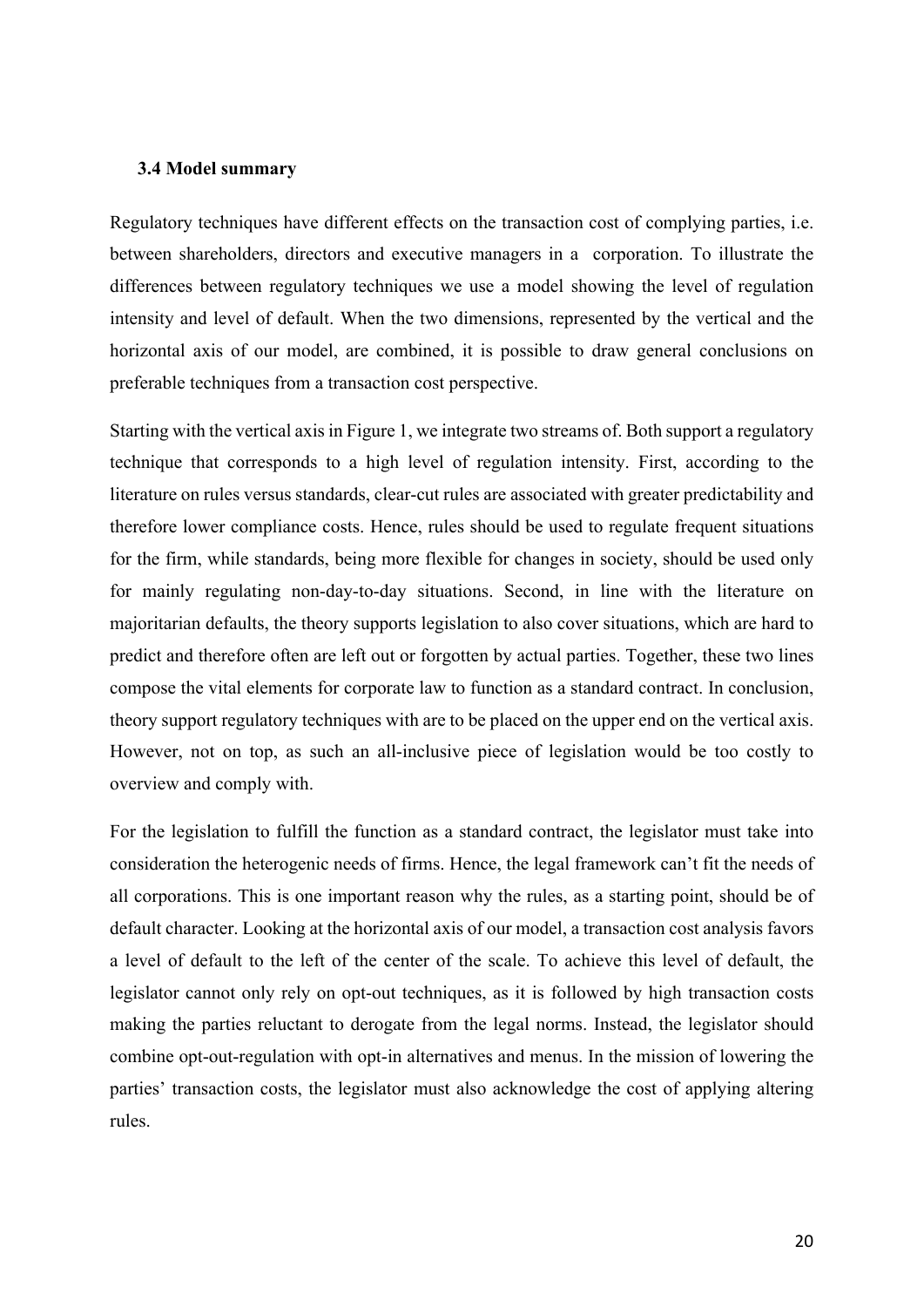#### **4. The Swedish case**

In this section, we illustrate the usage of the two-dimension model by applying it to a specific case. The full-length analysis of this case can be found in Almlöf (2014, chapter 9). The case deals with the regulation of organization and decision-taking organs in Swedish corporate law when applied to closely held businesses. Hence, the analysis is of a set of legal norms, which regulate some corporate governance issues within corporate law.

Swedish corporate law uses a one-size-fit-all regulatory technique. This means that there is only one corporate company form, the aktiebolag. The Corporate Act (Aktiebolagslag 2005:551) therefore includes rules that both fit the needs of public listed firms and small one-person corporations. Some rules only apply to public corporations, but most rules are applicable to all. The one-size-fits-all approach leads to a numerous amount of legal norms, putting it in the northeast quadrant in Figure 2. If the analysis is limited to chapter 7 and 8 of the act, regulating the general meeting, the board of directors and the CEO, the number of provisions are 130, composed by close to 10 000 words. In the area of organization and decision-taking organs, few legal questions are regulated by standards. Instead, the act consists of mostly rules, including many details of e.g. notice for meetings, meeting proceedings or adjournment. Hence, the legislator regulate most anticipated scenarios.

Based on these observations, it is possible to conclude the Swedish Corporation Act is following a hypothetical bargaining model with high level of idealization, also including situations that are rare and hard to predict and therefore often are left out or forgotten by actual parties. However, it is not possible to conclude that the law corresponds to majoritarian defaults, as it regulates firms of all sizes and organizational needs in one and the same act. As the act must fit corporations with dispersed ownership, the needs of closely held businesses are overlooked. This is unsatisfactory, since only around 1500 of all registered Aktiebolag are public corporations, and merely one third of them listed on a stock exchange. This amounts to 0,3% of all registered corporations. The result is that the law as a standard contract is suboptimal for most firms.

As the legislator recognizes this mismatch, the majority of the rules on organization and decision-taking organs are defaults. The opt-out regulation technique is almost exclusively used for this purpose, i.e. no opt-in alternatives or menus can be found. The default rules can be derogated from by a resolution by the shareholders in one of two alternatives ways. The first alternative is by a formal decision to amend the articles of association taken by the general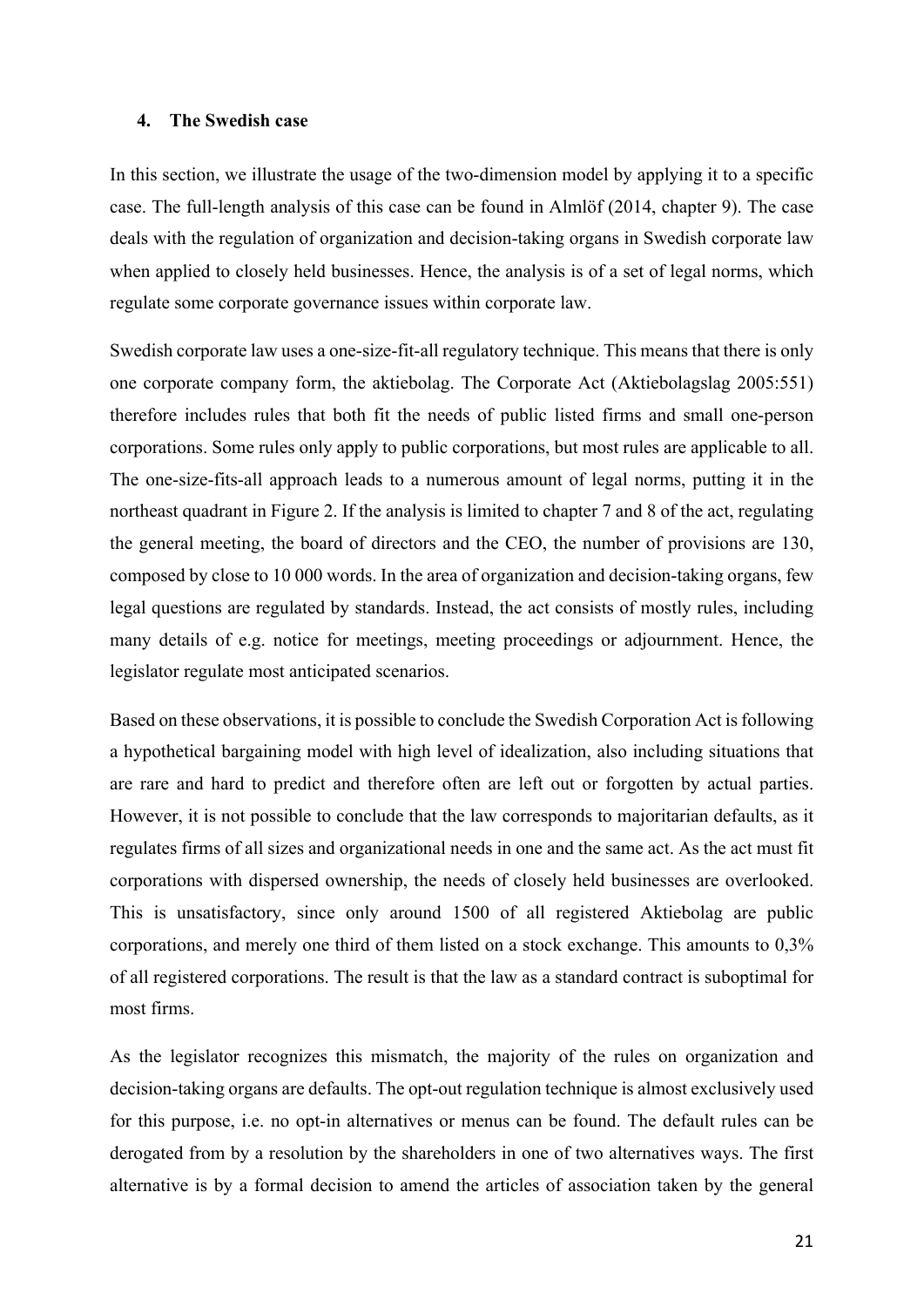meeting of shareholders. By this decision, the contract clause included in the articles will have affect for all current and future shareholders. The act expressly regulates when this is possible. The second alternative is a decision to depart from the default rule taken by unanimous assent among the shareholders. Such decision will only have effect in the specific situation to which the assent applies, as it cannot have effect for future shareholders. The act only stipulates a few scenarios when this opt-out alternative is possible, leaving all other situations un-codified.

As indicated in this paper, the regulatory technique of opt-out is often associated with high transaction costs, bringing the technique close to the right of the center of the horizontal axis of the model. The opt-out rules in Swedish corporate law has high costs of altering rules as the agreement by the shareholders must fulfill formal requirements for the decision to count as a derogation from the legal norm. Even more cumbersome, the law is silent on when the second alternative, derogation though unanimous assent, is possible. In order to fully understand the scope of the principle of unanimous assent, one must perform an advanced legal analysis searching for the underlying purpose of the legal norm. Hence, legal expertise is required for the parties to take advantage of the flexibility of the law.

The above stated leads to the conclusion that, due to high transaction costs, the default regime of the Swedish Corporate Act is partly illusive. The flexibility of the law is hampered by the opt-out regulatory technique, high costs of altering rules and the veiled principle of unanimous assent. When placing the Swedish Corporate law in our two-dimensional model it will appear in the higher end of the vertical axis, representing high regulation intensity due to high degree of complexity, and slightly to the right on the horizontal axis, representing a regulation with low level of default. This however, does not correspond to the intent of the legislator, who is aware of the fact that the law design fails to meet the needs of closely held businesses (i.e. deviates from the theory of majoritarian defaults) but argues that this is compensated by the level of default (Preparatory works Prop. 2004/05:85, p. 199-203).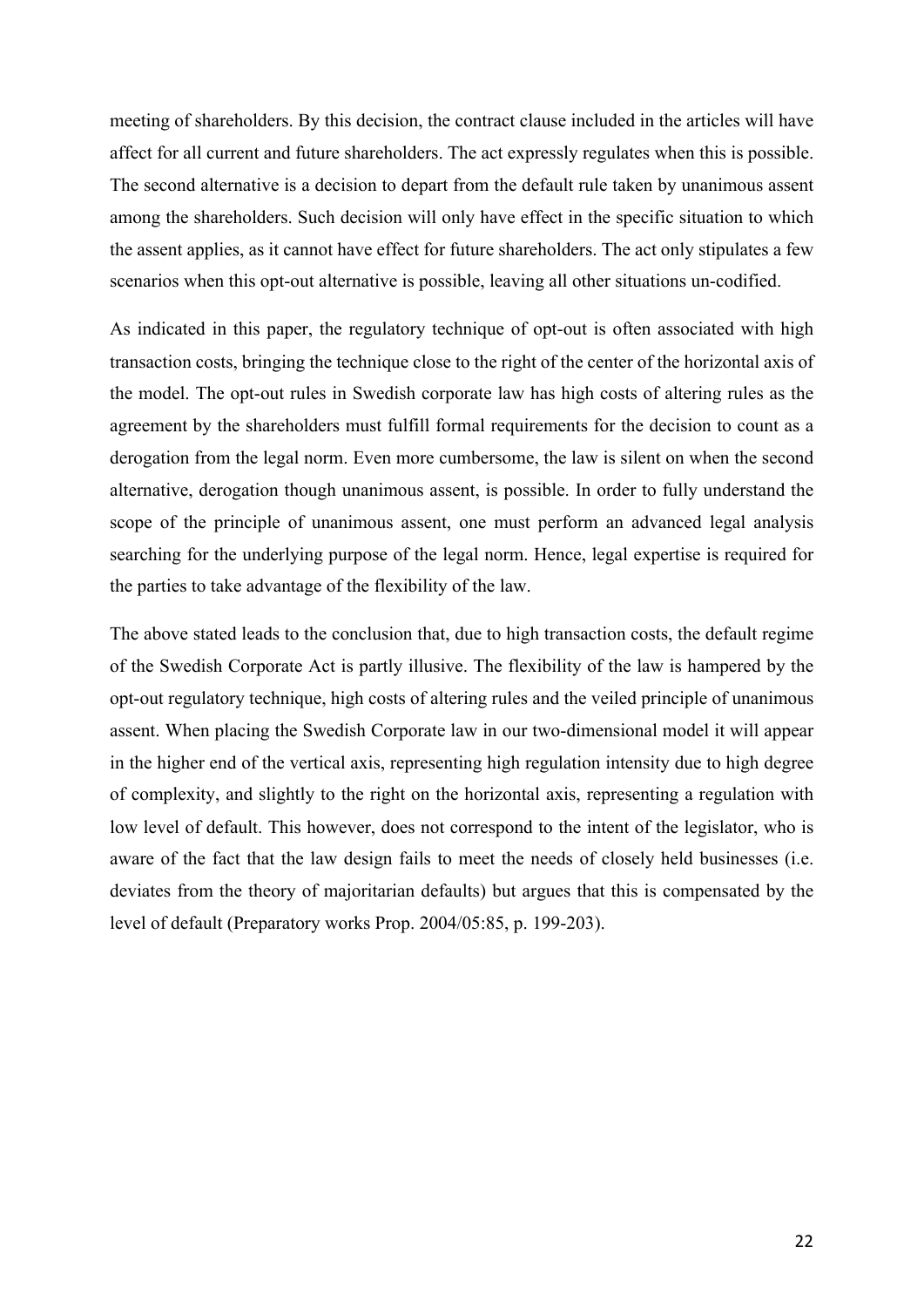



Therefore, we argue that in future legal reforms the traditional opt-out regulations technique should be supplemented, and sometime replaced, by other techniques. The Swedish legislator should strive for default rules that truly correspond with the hypothetical bargaining model. This means that the model firm should be closely held with few owners. The majoritarian defaults could be supplemented by tailored opt-in solutions for e.g. one-owner firms, closely held firms with separation between ownership and control and companies with a spread ownership. An alternative would be to have separate corporate laws for corporations with dispersed ownership and closely held businesses. We also argue for a codification of the principle of unanimous assent to visualize the veiled non-mandatory part of the legislation and a clarification of the scope of the principle. This will lower the transaction costs and thereby strengthen the level of default in the corporate law.

#### **5. Concluding remarks**

In this paper we present a two-dimension model on corporate law design. Both dimensions are found in earlier literature on the regulation of corporations, yet until now they have not been combined and integrated into one model. This model functions as an analytic tool that helps us to understand and evaluate different regulatory techniques based on their level of regulation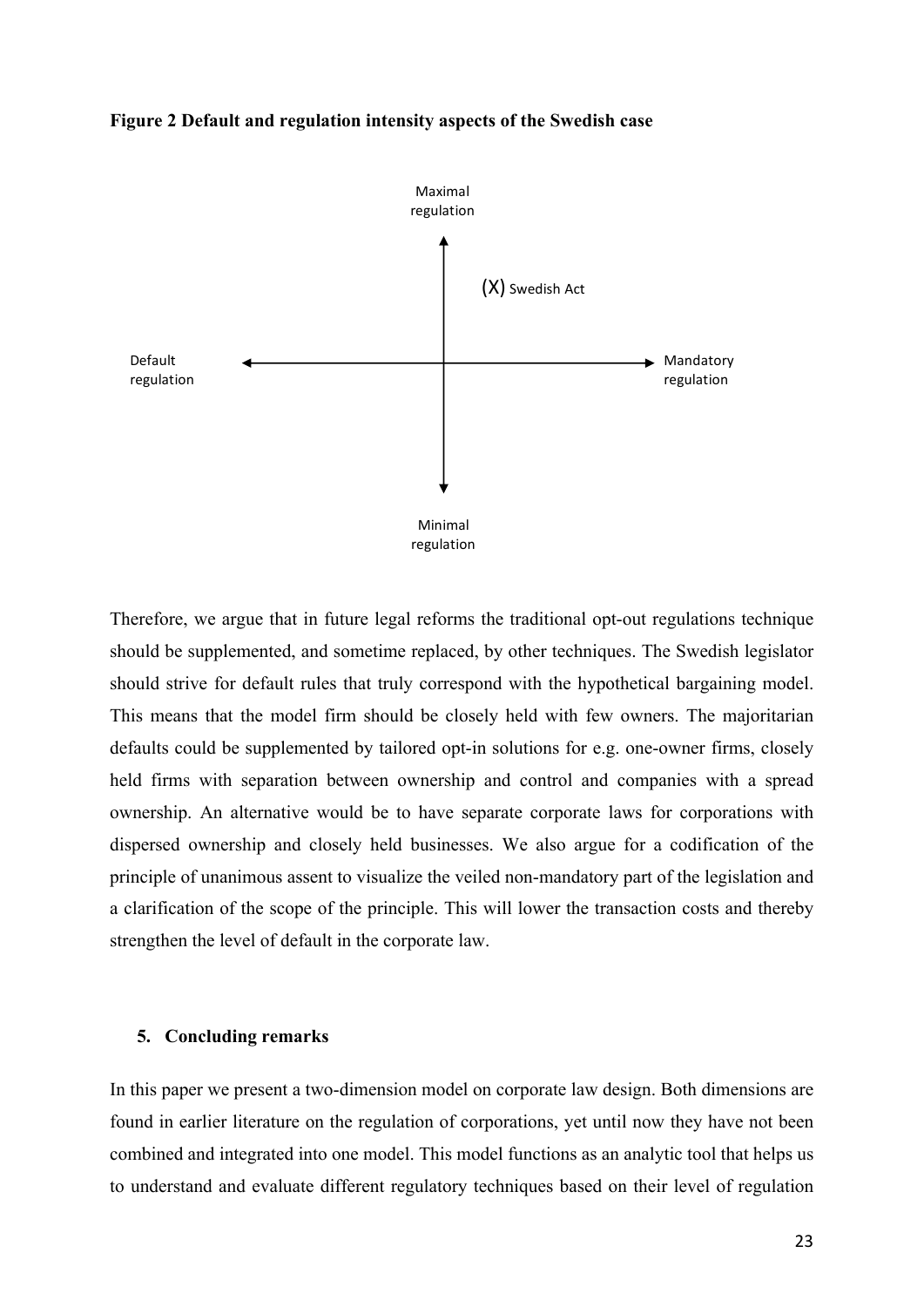intensity and the level of default. We also illustrate how the model can be used as an analytic tool for suggestions of policy changes based on a transaction cost analysis of a chosen set of legal norms.

We argue that one purpose of corporate law is to decrease the transaction costs for parties by offering attractive contract solutions that are adaptable to different and changing circumstances. The legislator can through the corporate law assist the firm in their search of a contractual solution that align the interests of shareholders in firms that have different ownership structures and plans for future ownership changes. By reducing transaction costs, the legislator makes sure that the corporate form continues to be attractive.

With help of our two-dimension model we have shown that is not enough to have default rules that give firms freedom to design their own rules that regulate relationships between shareholders. Equally, a low degree of regulation leaves firms in the blank of how to handle conflicts. The legislation can help firms by offering a standard contract that lower transaction cost of contracting and take the heterogeneity of firms into consideration. To succeed in this endeavor, the legislator should combine default rules and standards of opt-out character with opt-in alternatives and menus. Regarding the choice between rules or standards as regulatory techniques, we find that rules should be used to regulate frequent situations while standards should preferably regulate seldom-occurring contingencies.

Finally, we encourage more research on conceptual, empirical and/or comparative aspects of regulatory design. Such studies should among other things aim for conclusions, which can assist national lawmakers in the choice of regulatory techniques. However, there is a risk that the knowledge and conclusions stay in academia and never come to use. Yet, lawmakers should be interested in analyses of efficiency in rulemaking. We believe that there is a leap here to be overcome by researchers who are interested in having their regulatory theories tested in their national field of legal expertise.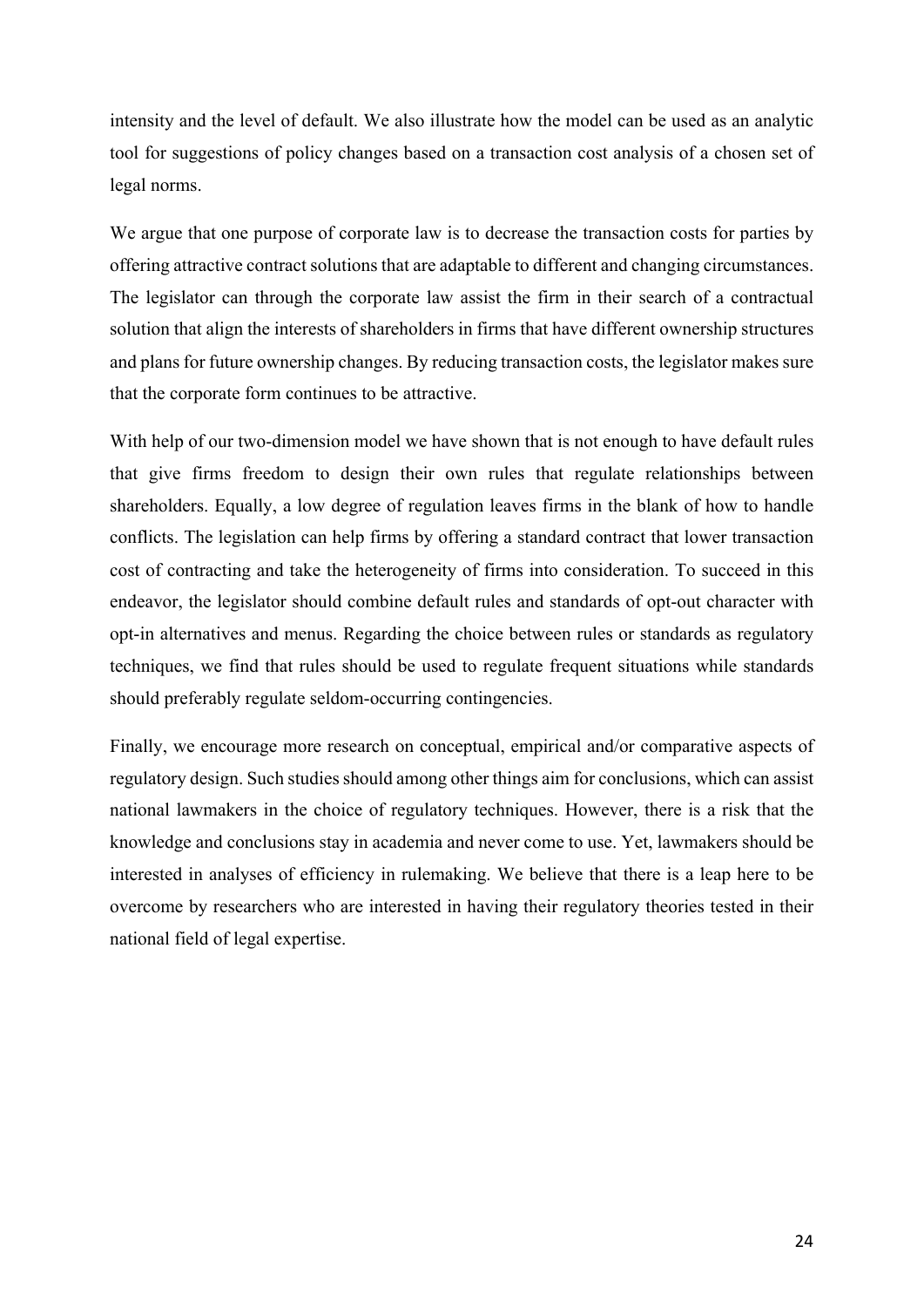#### **6. References**

- Almlöf, H. (2014) *Bolagsorganens reglering och dess ändamålsenlighet: en aktiebolagsrättslig studie om ägarledda bolag* Jure, Jönköping International Business School Stockholm.
- Armour, J., Hansmann, H. and Kraakman, R. H., (2009) 'What is Corporate law?' in Kraakman, R. H. m. fl. (eds) *The anatomy of corporate law: a comparative and functional approach,* p. 1-34, Oxford University Press, Oxford.
- Arrow, K. J.; Debreu, G. (1954). "Existence of an equilibrium for a competitive economy". *Econometrica*. **22** (3): 265–290
- Ayres, I. (1993) Preliminary Thoughts on Optimal Tailoring of Contractual Rules *Southern California Interdisciplinary Law Journal* 1993-1994, Vol. 3(1) p. 1-18.
- Ayres, I. (2006) Menus Matter *The University of Chicago Law Review* 2006, Vol. 73 p. 3-15.
- Ayres, I. (2012) Regulating Opt-Out: An Economic Theory of Altering Rules *The Yale Law Journal* 2012, Vol. 121 p. 2032-2116.
- Ayres, I. and Gertner, R. (1989) Filling Gaps in Incomplete Contracts: An Economic Theory of Default Rules *The Yale Law Journal* 1989, Vol. 99 p. 87-130.
- Ayres, I. and Gertner, R. (1999) Majoritarian vs. minoritarian defaults *Stanford Law Review* Vol. 51(6) p. 1591-1613.
- Baldwin, R., Cave, M. and Lodge, M. (2012) *Understanding Regulation: Theory, Strategy, and Practice* 2 uppl. Oxford University Press Oxford.
- Bebchuk, L. A. (1989) The Debate on Contractual Freedom in Corporate Law *Columbia Law Review* Vol. 89(7) p. 1395-1415.
- Buchanan, J. M. and Tullock, G. (1965) *The Calculus of Consent: Logical Foundations of Constitutional Democracy* The University of Michigan Press.
- Charny, D. (1991) Hypothetical Bargains: The Normative Structure of Contract Interpretation *Michigan Law Review* 1990-1991, Vol. 89(7) p. 1815-1879.
- Cheffins, B. R. (1997) *Company Law: Theory, Structure, and Operation* Clarendon Oxford.
- Coase, R. H. (1937) The Nature of the Firm *Economica* 1937, Vol. 4(16) p. 386-405.
- Coase, R. H. (1960) The Problem of Social Cost *Journal of Law and Economics* 1960, Vol. 3(1) p. 1- 43.
- Cooter, R. and Schäfer, H.-B. (2012) *Solomon's knot: how law can end the poverty of nations* Princeton University Press Princeton, N.J. ; Oxford.
- Cooter, R. and Ulen, T. (2012) *Law & Economics* 6 uppl. Addison-Wesley Boston, Mass.
- Easterbrook, F. H. and Fischel, D. R. (1986) Close Corporations and Agency Costs *Stanford Law Review* 1986, Vol. 38 p. 271-301.
- Easterbrook, F. H. and Fischel, D. R. (1989) The Corporate Contract *Columbia Law Review* 1989, Vol. 89(7) p. 1416-1448.
- Ehrlich, I. and Posner, R. A. (1974) An Economic Analysis of Legal Rulemaking *Journal of Legal Studies* 1974, Vol. 3(1) p. 257-286.
- Eisenberg, M. A. (1989) The Structure of Corporate Law *Columbia Law Review* 1989, Vol. 89(7) p. 1461-1525.
- Enriques, L., Hansmann, H. and Kraakman, R. H., (2009) 'The Basic Governance Structure: The Interests of Shareholders as a Class' in Kraakman, R. H. m. fl. (eds) *The anatomy of corporate law: a comparative and functional approach,* p. 55-87, Oxford University Press, Oxford.
- Gordon, J. N. (1989) The mandatory structure of corporate law *Columbia Law Review* 1989, Vol. 89(7) p. 1549-1598.
- Hansmann, H. (2006) Corporation and Contract *American Law and Economics Review* 2006, Vol. 8(1) p. 1-19.
- Jensen, M. C. (1983) Organization Theory and Methodology *The Accounting Review* 1983, Vol. 53 p. 319-339.
- Jensen, M. C. and Meckling, W. H. (1976) Theory of the Firm: Managerial Behavior, Agency Costs and Ownership Structure *Journal of Financial Economics* 1976, Vol. 3(4) p. 305-360.
- Kaplow, L. (1992) Rules versus Standards: An Economic Analysis *Duke Law Journal* 1992, Vol. 42 p. 557-629.